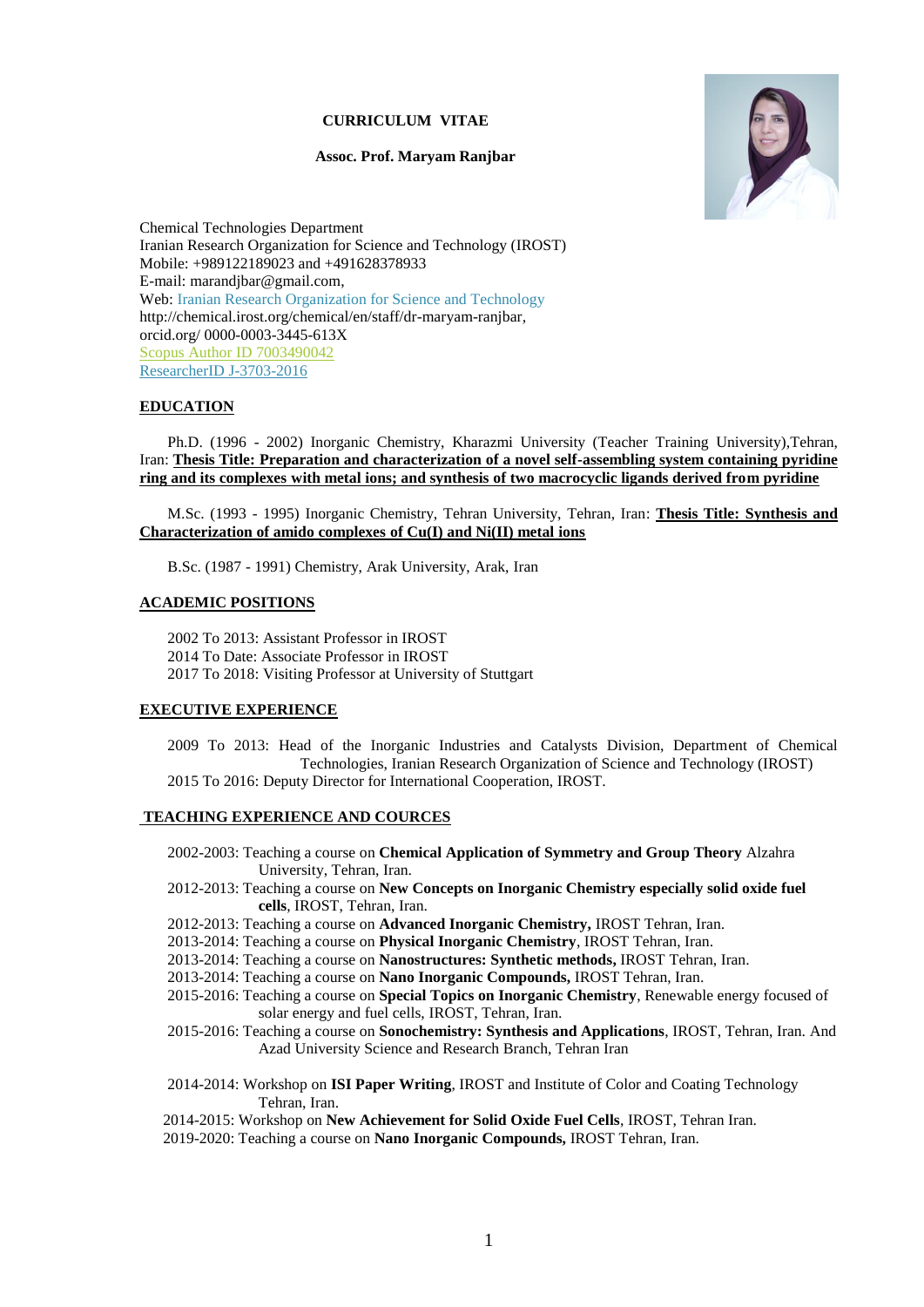## **RESEARCH PROJECTS**

- 1. Fabrication of perovskite type solar cells based on ammonium lead halides, **2017**, IROST Tehran Iran.
- 2. Fabrication of proton exchange catalytic membrane for low temperature solid oxide fuel cells, INSF, 93033140**, 2016**, IROT Tehran, Iran
- 3. Production of phosphate ore two part binder, **2015**, IROST, Tehran, Iran
- 4. Anodic electro catalysis for low temperature solid oxide fuel cells**,** Iranian National Science Foundation, INSF, 90006825**, 2014**, IROT Tehran, Iran
- 5. Evaluation of materials and instruments for localization of solid oxide fuel cells 89/27, **2011** from SANA, IROST Tehran, Iran.
- 6. Preparation of lanthanum strontium manganite as cathode electrode for solid oxide fuel cells, 10102907, **2014,** from Presidential Technology Council, IROST Tehran, Iran.
- 7. Preparation and characterization of ruthenium complex of 2, 2'-bipyridine 4, 4'-dicarboxylic acid as dye for dye sensitized solar cells 101029028, **2014,** from Presidential Technology Council, IROST Tehran, Iran.
- 8. Nanosilica preparation from silica pyrometallurgical dusts and its uses in industry, **2008**, from Iran Nanotechnology Initiative Council, IROST Tehran, Iran.
- 9. New method for cobalt and cadmium recovery from waste materials of zinc manufacturing, **2005**, IROST, Tehran, Iran.
- 10. Preparation of a special type of charcoal briquette from waste charcoal powder, **2004**, from Ferrosilicon manufacture, Semnan, IROST Tehran, Iran.
- 11. Study of production iron fertilizer from Ochre, **2003**, from Khwarizmi University, IROST Tehran, Iran.
- 12. Optimization and a new method for crystallization of Aluminum fluoride from fluosilisic acid and hydrofluoric acid process, **2002**, IROST Tehran, Iran.
- 13. A novel process for production of Hydrofluoric acid from fluorspar in a rubber lined reactor at 80 ⁰C, **2000**, Ministry of Mines and Industries, IROST Tehran, Iran.
- 14. New method for production of Iron-EDDHA, **2000**, IROST Tehran, Iran.

### **Book**

1. Solid Oxide Fuel Cell, Maryam Ranjbar, Majid Abdollahi, IROST, 256 pages, Iede Negar Publisher, 1395 (2016), Shabac: 978-600-94621-9-3.

### **JOINT RESEARCH PROJECTS**

- 1. Methylal (Dimethoxymethane) production from methanol by heterogeneous nano catalysts, 2016, IROST Tehran, Iran (Assoc. Prof. Ali Eliassi).
- 2. Phenol degradation from waste water by catalytic ozonation, 2016, IROST, Tehran, Iran (Assoc. Prof. Soheila Shokrollarzadeh)
- 3. Production of organic zinc compound for use in poultry nutrition, 2015, IROST Tehran, Iran (Dr. Sara Mirzaee).
- 4. Synthesis of nano-sized gamma alumina for dimethyl ether (DME) production, 2011, IROST Tehran, Iran (Assoc. Prof. Ali Eliassi).
- 5. Synthesis of catalysts for Hydrogen production from methanol for Fuel Cells application, 2010, IROST Tehran, Iran (Assoc. Prof. Ali Eliassi).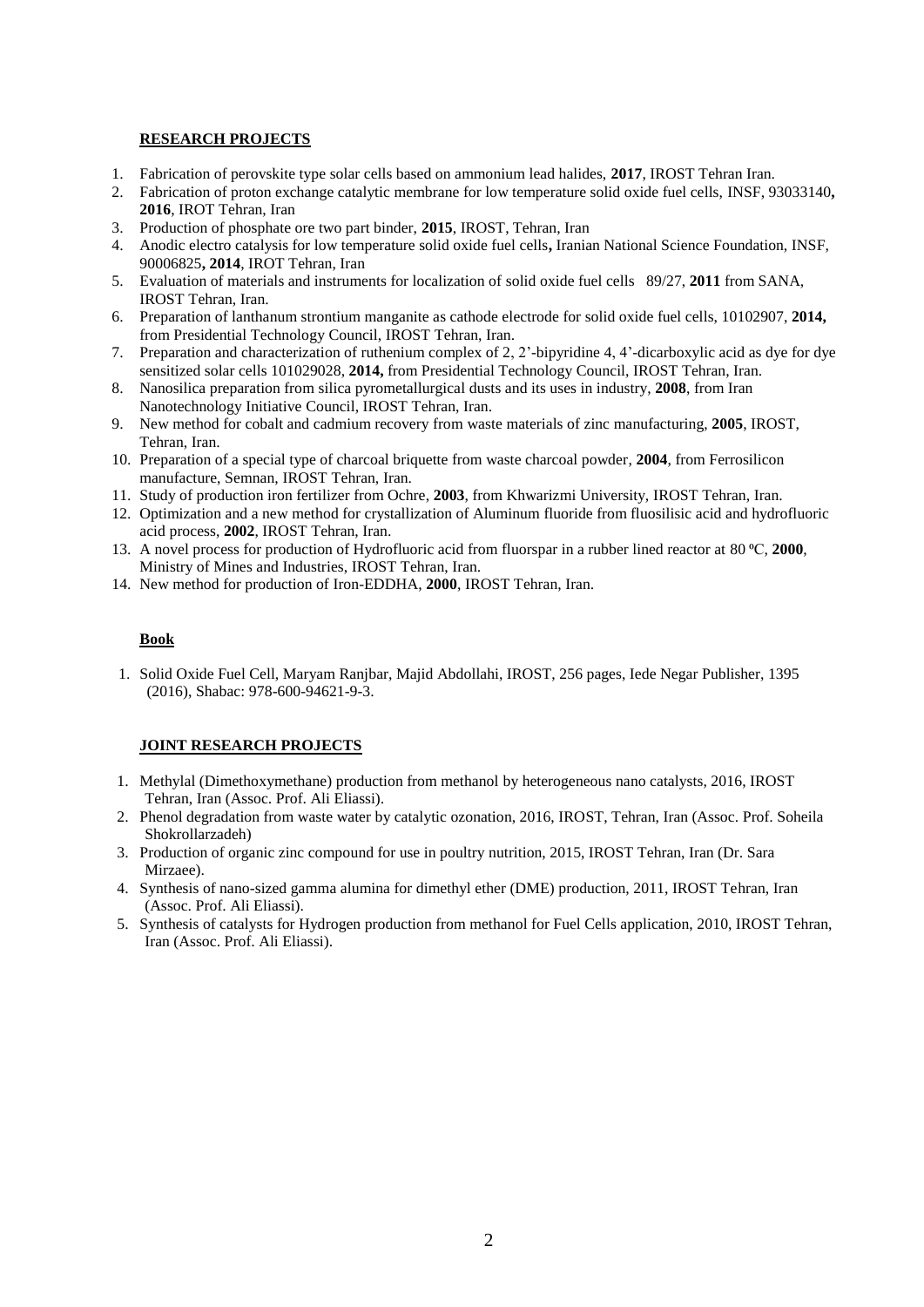# **STUDENT THESIS**

1. Synthesis, characterization, and application of new imidazolate MOFs for adsorption of Cd, Ni, and Pb metal ions, PhD Project (Amir Khosravi), 2020, (as main supervisor with collaboration Dr Razieh Habibpour)

2. Synthesis and characterization of metal-organic frame work (MOF) based on imidazole derivatives and their application in removal of organic pollutants, PhD Project (Shabnam AliBakhshi), 2020, (Co supervisor).

3. Investigation of Metal Organic Frameworkseffects on Performance of Pervoskite Solar Cells, PhD Project (Mahsa Seifpanah), **2018** (as main supervisor with collaboration Dr Mohamad Abedi).

4. Fabrication and characterization of anode electrode from nickel oxide/gadolinium doped ceria for solid oxide fuel cells by new precursors, PhD Project (Somaye Ghamari), **2017**, (as main supervisor), IROST, Tehran, Iran.

- 5. Synthesis and characterization of new Ferritic hexagonal nanocomposites and their application, PhD Project (Saeid Mortazavi Nik), **2017** (as co supervisor) Science and Research Branch, Islamic Azad University, Tehran, Iran and IROST.
- 6. New achievement on perovskite type solar cells, PhD Project (Elham Maleki), **2017** (as co supervisor) Kashan University and IROST.
- 7. Synthesis and evaluation of Fe/Mo and Cu/Zn/ Al nanocatalyst for methylal and Hydrogen production PhD project (Ali Dehghani), **2016** (as main Supervisor), IROST.
- 8. Efficiency improvement of ZnO-based dye sensitizer solar cells PhD project (Elham Koohestanian), **2016** (as main Supervisor), IROST.
- 9. Preparation of cathodic nano structures LSM and LCNF from inorganic precursors for Solid Oxide fuel cells PhD project (Mostafa Yousefi), **2016** (as main Supervisor), IROST.
- 10. Preparation and Characterization of Barium cerate nano catalyst from new precursors MSc project (Parisa Esteghfari), **2015** (as main Supervisor) IROST.
- 11. Hydrogen production by methanol steam reforming in a micro-channel reactor coated with Cu-Zn-Ce-Al and Cu/Zn/Al spinel Catalyst MSc Project (Azadeh Parsaee) **2015** (as co supervisor), IROST.
- 12. Synthesis and characterization of new Fe<sub>3</sub>O<sub>4</sub>, Mn<sub>3</sub>O<sub>4</sub> and Mn<sub>3</sub>O<sub>4</sub>/Fe<sub>3</sub>O<sub>4</sub> nano catalysts for degradation of phenol by catalytic ozonation MSc Project (Marzie Bayat) **2015** (as main supervisor) IROST.
- 13. Catalytic ozonation by nano-ZnO/perlite for degradation of Remazol Black 5, MSc Project (Maseud Abbassi) **2016** (as main supervisor), IROST.
- 14. Synthesis and characterization of metal organic frameworks (MOF) by Cu and Zn aminoacids MSc Project (Roozbeh Aghaee Hakak) **2016** (as main supervisor), IROST.
- 15. Synthesis and investigation of MOFs nanoporous containing Ni and Cu, MSc Project (Nasim Saghafi kia) **2016** (as co-supervisor), IROST.
- 16. Effects of Gamma-Alumina Grain Size on Methanol Dehydration Dimethyl Ether (DME) on microchanel reactor, MSc Project (Leila Khoshrooyan) **2015** (as co-supervisor).
- 17. Preparation of NiO and CuO nanostructures by metal complexes as precursor for anodic row Materials of Solid Oxide Full cells" MSc Thesis (Marziya Taheriyan) **2013,** (as main supervisor), Shahre Rey Branch Azad University.
- 18. Preparation of cathodic row materials for SOFC by metal complexes as precursor, MSc Thesis (Mahsa Taghizadeh Mazandarani,) **2013,** (as main supervisor), Shahre Rey Branch Azad University.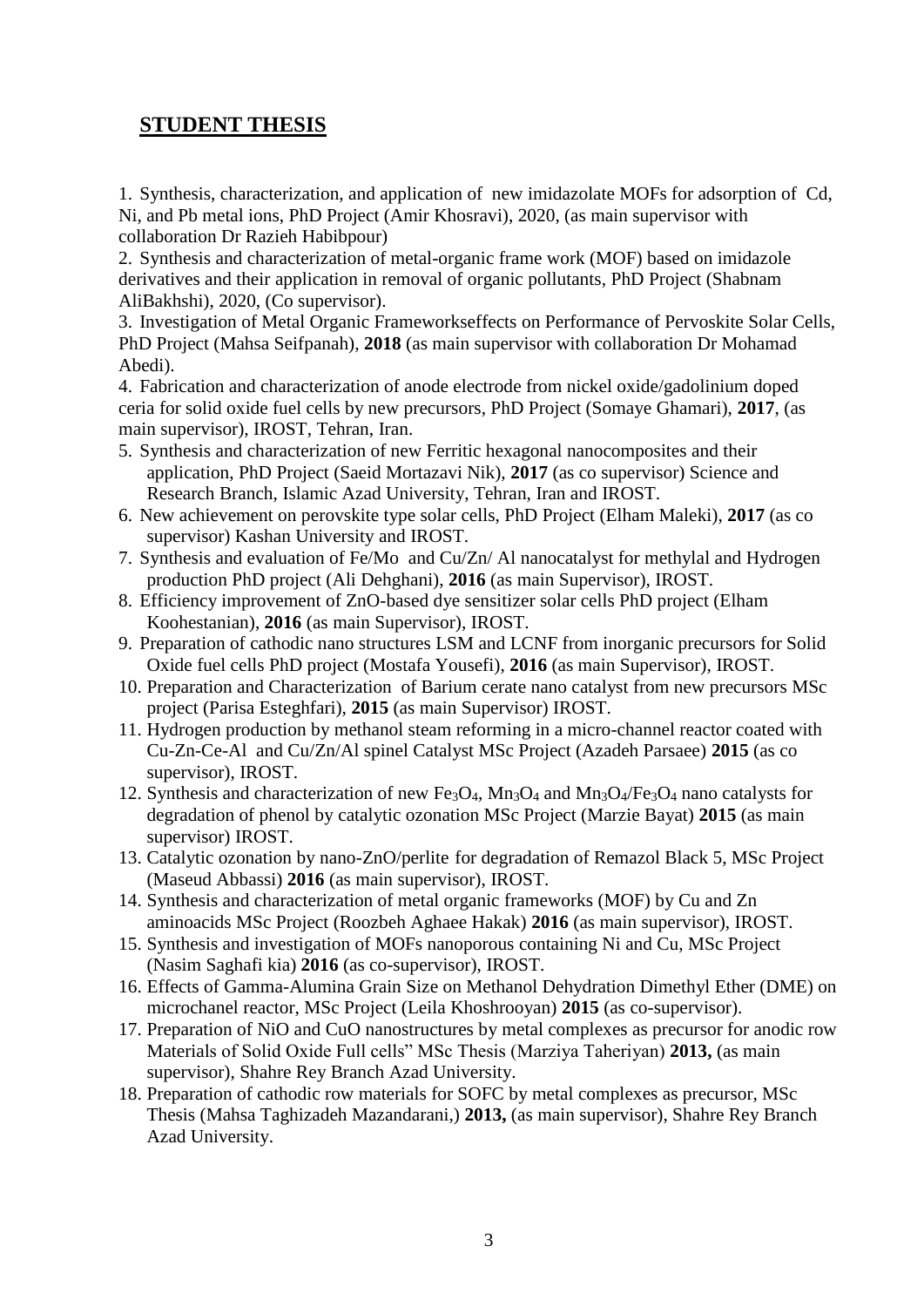- 19. Preparation and characterization of three components CuO/YSZ nanocomposite as raw anodic materials for SOFC, MSc thesis (Masoomeh Nabitabar) **2012,** (as main supervisor), Payam noor Abhar University.
- 20. Preparation of phosphor amine nano structures as dye for dye sensitized solar cells, MSc Project (Razie Shajareh Tooba) **2013** (as co-supervisor), Amir Kabir University.
- 21. Preparation of quantum dots CdS for dye sensitized solar cells, MSc student (Elham Maleki) **2012** (as co supervisor) Amir Kabir University.
- 22. Preparation and characterization of electrolyte to use in solid oxide fuel cell-zirconium oxide doped yttrium, MSc thesis (Soraya Manan) **2011** (as main supervisor), Shahre Rey Branch Azad University.
- 23. Preparation and characterization of zirconium oxide nano structures by metal complexes as precursor, MSc thesis (Masoomeh Lahooti) **2011**, (as main supervisor) Damghan University.
- 24. Preparation of zinc oxide using metal complexes as precursors, MSc project (Nasrin Shahsavan) **2011** (as main supervisor), Shahre Rey Branch Azad University.
- 25. Preparation of cadmium containing nano structures by using template effect, MSc project (Robabeh Nozari) **2010** (as main Supervisor) Shahre Rey Branch Azad University.
- 26. Preparation of mercury containing nano structures by using template effect MSc project (Elaheh Malakooti) **2010** (as main Supervisor) Shahre Rey Branch Azad University.
- 27. Preparation of metal containing nano materials by using template effect, MSc project (Afsaneh Behtash Oskooee) **2009** (as main Supervisor) Shahre Rey Branch Azad University.

# **PROFESSIONAL EXPERIENCES AND SKILLS**

- 1- Synthesis of Solid Oxide Fuel Cells materials with controlled morphology
- 2- Synthesis of Quantum dot and Dye Sensitizer Solar Cell Materials with controlled morphology.
- 3- Production of Catalysts for alternative fuels.
- 4- Productions of Catalysts for waste water treatment.
- 5- Soft chemistry methods
- 6- X-ray single crystal method

## **INVITED SPEECHES**

1. Maryam Ranjbar Ömer Çelik, Synthesis and characterization of Cu(II) and Pb(II) supra molecules: new precursors for CuO and PbO nanoparticles, 4th National Crystallographic Meeting with International Participation, 17-19 May, 2014, Diyarbakir, Turkey.

2. Maryam Ranjbar, Regulatory and Institutional Support Mechanisms/Framework and Critical Gaps in Testing, Standardization and Certification of Nanomaterials and Nanoproducts, Expert Group Meeting (EGM) on Testing, Standardization and Certification of Nanomaterials and Nanoproducts, 23 Jun 2014, Manila, Philipin.

3. M. Ranjbar, M. Nabitabar, Sonochemical Synthesis of Gadolinium Doped Ceria by New Precursors for Low and Intermediate Temperature Solid Oxide Fuel Cells, 15-17 Sept. 2014. Lisbon, Portugal.

## **PUBLICATIONS (2020-2001)**

1- Ghamari S., Ranjbar M., **Effect of optimization on microstructures and performance of NiO-GDC anodes for solid oxide fuel cells**, *International Journal of Advances in Science Engineering and Technology* 8 (2020) 1-7.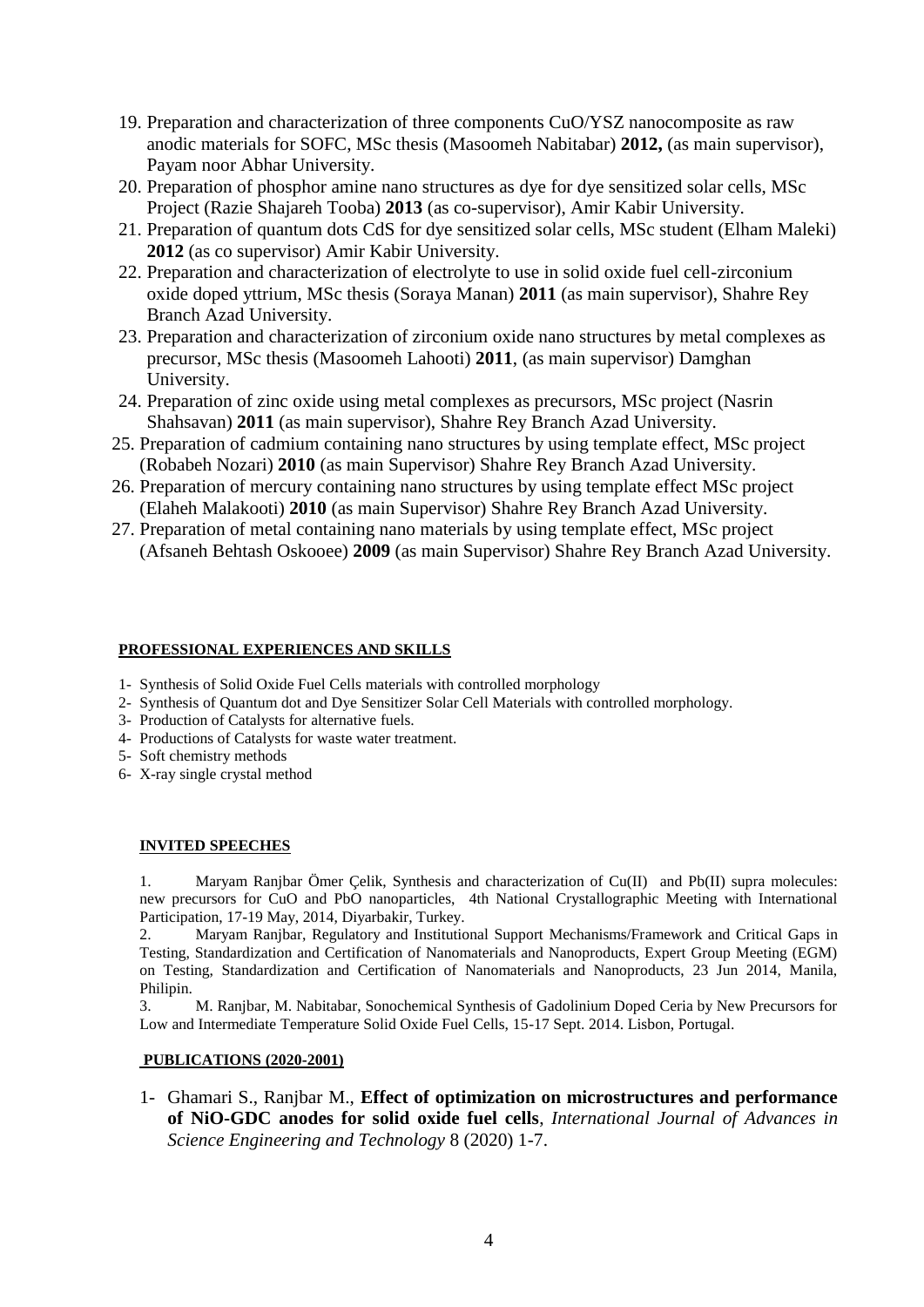- 2- E. Kouhestanian, M. Ranjbar, A. Mozaffari, H. Salar amoli**, Investigation of thickness effects on the performance of ZnO-based DSSC,** *Progress Color, Colorant and Coatings*, Under Review (2020).
- 3- Rouzbeh Aghaie Hakkak, Maryam Ranjbar, Sara Mirzaie, **Ultrasonic synthesis of Zn(II)methionine nanostructures: as precursor for ZnO nanoparticles and in vitro study,** *Journal of Particle Science and Technology, (*2020) in press.
- 4- M. Seifpanah, M. Abedi, M. Ranjbar, **Fabrication of lead Iodide perovskite solar cells by incorporating MOF-235 as additive in the one-step solution method**, *Solar Energy*, **2020**, Under construction.
- 5- Y.Songhak, S. Nikoee, M. Ranjbar, D. Ziegenbalg, M. Widenmeyer, A. Weidenkaff, **Strongly affected photocatalytic CO<sub>2</sub> reduction by adsorbed CO<sub>2</sub> on the surface of Cr-substituted Ba<sub>2</sub>In<sub>2</sub>O<sub>5</sub><sup></sup>·(H<sub>2</sub>O)<sub>***x***</sub>,** *Solid State Sciences*, (2020) Under Review.
- 6- E. Maleki, M Ranjbar ,S. A. Kahani, **Investigating the effect of the delay time of dripping antisolvent on morphology and structure of the perovskite layer and its application in the holetransport material free perovskite solar cell**, *Progress Color, Colorant and Coatings*, Under Review (2020).
- 7- S. A. Kahani, E. Maleki, M. Ranjbar, **Investigating the effect of polythiocyanogen on morphology and stability of the perovskite layer and its application in the hole-transport material free perovskite solar cell**, Journal of Photochemistry and Photobiology A: Chemistry, [389\(](https://www.sciencedirect.com/science/journal/10106030/389/supp/C)2019) 112218-112224, <https://doi.org/10.1016/j.jphotochem.2019.112218>.
- 8- S. Ghamari Arbati, M. Ranjbar, A. Babaei, **Fabrication of NiO-GDC anode from new precursor for IT-SOFCs by modifying the surface structure with a novel sol-gel process**, *Fuel Cells*, 2020 Submitted.
- 9- S. Ghamari Arbati, M. Ranjbar, **Investigation of catalytic activity of modified morphology NiO/GDC synthesized by sol-gel method as SOFC anode materials**, *Journal of Macromolecular Science Part A-Pure and Applied Chemistry*, (2020) Submitted.
- 10- M. Seifpanah Sowmehesaraee, M. Ranjbar, Mohammad Abedi, **Fabrication of Lead Iodide Perovskite Solar Cells by Incorporating Zirconium, Indium and Zinc Metal-Organic Frameworks**, *Journal of Photochemistry and Photobiology A: Chemistry,* (2020) Submitted.
- 11- S. Shokrollahzadeh, M. Abassi, M. Ranjbar, A new nano-ZnO/perlite as an efficient catalyst for catalytic ozonation of azo dye, *Environ. Eng. Res*. 24 (2019) 513-520.
- 12- S. Mortazavinik, M. Yousefi, M. Ranjbar, P. Aberoomand Azar, M. Hossaini Sadr, **Synthesis, characterization and investigation of magnetic and microwave absorbing properties of polyaniline /SrFe11.1(ZrZn0.5Co0.5)0.45O19/MWCNTs nanocomposite**, JACR-1801-1433 (R1), Pazhooheshhaye Karbordi Dar Shimi, (2019) 149-155. (In Persian language).
- 13- M. Ranjbar, M. Yousefi, R. Nouzari, S. Sheshmani, Synthesis, **Characterization and Crystal Structure of Cadmium(II) Nano Coordination Compound: A Precursor to Produce Nano-Sized Cadmium Oxide and Cadmium Iodide**, Journal of Applied Chemistry 13 (2019) 89-101.
- 14- MR Jamei, M. Ranjbar, A. Eliassi**, Introduction to catalysts for conversion of methanol to methylal** *New Processes (Farayand e No)***, In Press** (2019) (In Persian language).
- 15- M Bayat, M Ranjbar, S Shokrollahzadeh, **Synthesis and characterization of Mn3O<sup>4</sup> nano catalysts for degradation of phenol by catalytic ozonation,** *Journal of Iranian Chemical Engineering (Nashrie Mohandesi Shimi Iran), 2* (2019) 13-20. (In Persian language).
- 16- A Parsaee, A Eliassi, M Ranjbar, E. Kashi, **Preparation of Cu-Zn-Ce-Al Spinel Catalyst for Hydrogen Production in Micro-Chanel Reactor and Considering the Geometrical Effectys of Micro-Chanels on Velocity Distribution**, *Journal of Applied Chemistry,* 12 (2018) 71-81.
- 17- S. Ghamaria, M. Nabitabara, M. Ranjbar, **Study the properties of gadolinium doped ceria nanopowders synthesized via sol-gel method with new precursors**" Iranian Journal of Science and Technology, Transactions A: Science, [https://doi.org/10.1007/s40995-017-0270-5.](https://doi.org/10.1007/s40995-017-0270-5) Iran J Sci Technol Trans Sci (2018) 42:1969-1976.
- 18- A. Dehghani, M. Ranjbar, A. Eliassi, **Modification of Cu/Zn/Al2O<sup>3</sup> catalyst by activated carbon based metal organic frameworks as precursor for hydrogen production,** *J. Inorg. Organomet. Polym***.** 28 (2018) 585-593. https://link.springer.com/article/10.1007%2Fs10904-017-0678-6.
- 19- A. Dehghani, M. Ranjbar, A. Eliassi, **Novel Porous Iron Molybdate Catalysts for Synthesis of Dimethoxymethane from Methanol: Metal Organic Frameworks as Precursors,** *Nanochemistry Research* 3 (2018) 50-61.
- 20- S. Ghamari, M. Ranjbar, M. Nabitabar, **Preparation and characterization of nanopowder nickel oxide/gadolinium-doped ceria via the sol-gel method by NiLH2 precursor,** *J Sol-Gel Sci Technol* 81 (2017) 236–246.
- 21- M. Yousefi and M. Ranjbar, **Ultrasound and Microwave-Assisted Co-precipitation Synthesis of La0.75Sr0.25MnO<sup>3</sup> Perovskite Nanoparticles from a New Lanthanum(III) Coordination Polymer Precursor**,*J. Inorg. Organomet. Polym***.** 27 (2017) 633-640.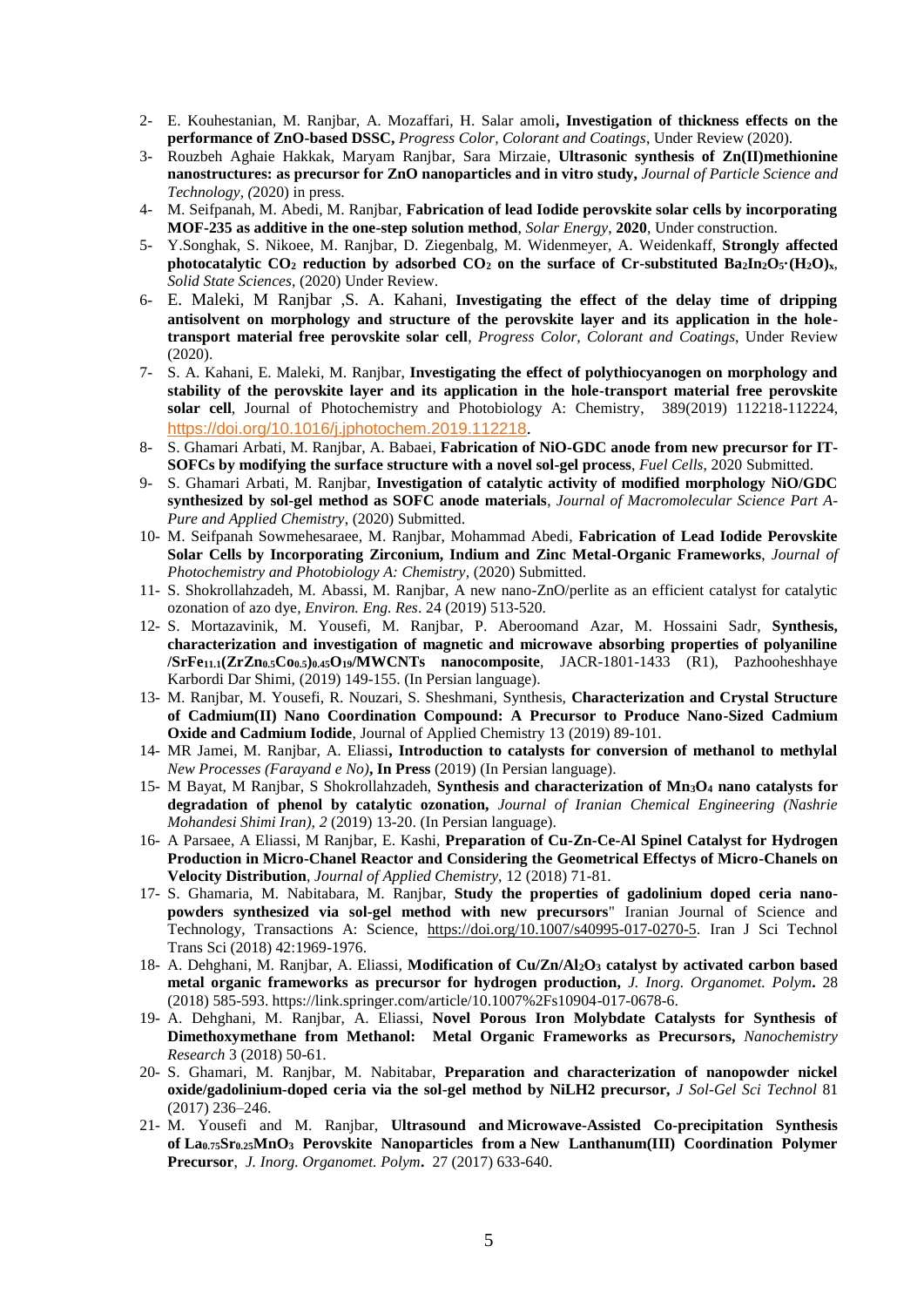- 22- MR. Jamei, M. Ranjbar, A. Eliassi, **Sonochemical Synthesis of Vanadium Complex Nano-Particles: A New Precursor for Preparation and Evaluation of V2O5/Al2O<sup>3</sup> Nano-Catalyst in Selective Oxidation of Methanol to Methylal,** *Journal of Iranian Chemical Society* 14 (2017) 2627–2635.
- 23- M Ranjbar, M. Yousefi, **Facile Preparation of Zirconia Nanostructures by New Method: Nano-Scale Zirconium(IV) Coordination Supramolecular Compound as Precursor,** *Iran. J. Sci. Technol. Trans. Sci.* (2017) 1-11**,** doi:10.1007/s40995-016-0069-9.
- 24- M Ranjbar, M Yousefi, N Shahsavan, M Yousefi, L Erikson, **Sonochemical synthesis and characterization of nano-sized zinc(II) supramolecular compound as a precursor for thepreparation of pure-phase zinc(II) oxide nanoparticles,** *Nanochem. Res.,*2 (2017) 120-131.
- 25- F. Hajmohammadi, Z. Soleimani, J. Hemmat, N. Kazemimejad, AR. Sedrpoushan, M. Ranjbar, M. Heydari, A. Parach, **Studies of antibacterial effects of synthesized silver nanoparticles using a novel thermotolerant Isoptericola variabilis sp. IRSH1 against Staphylococcus aureus and Pseudomonas aeruginosa,** J Qazvin Univ Med Sci. 2017; 21 (3): 23-30.
- 26- M. Ranjbar and M. Yousefi, **Sonochemical Synthesis and Characterization of a Nano-Sized Lead(II) Coordination Polymer; A New Precursor for the Preparation of PbO Nanoparticles,** Int. J. Nanosci. Nanotechnol., 12 (2016) 109-118.
- 27- E. Kouhestanian, A Mozafari, M. Ranjbar, H. Salar Amoli, MH Armanmehr**, Electrodeposited ZnO thin film as an efficient alternative blocking layer for TiCl<sup>4</sup> pre-treatment in TiO2 based dye sensitized solar cells,** *Superlattices and Microstructures*, 96 (2016) 82-94.
- 28- M Ranjbar, A Mozaffari, E Kouhestanian, H Salar Amoli, **Sonochemical synthesis and characterization of a Zn(II) supramolecule, bis(2,6 diaminopyridinium)bis(pyridine-2,6-dicarboxylato)zincate(II), as a novel precursor for the ZnO-based dye sensitizer solar cell,** *Journal of Photochemistry and Photobiology A: Chemistry* 321 (2016) 110-121.
- 29- A Mozafari, M. Ranjbar, E. kouhestanian, H. Salar Amoli, MH Armanmehr**, An investigation on the effect of electrodeposited nanostructured ZnO** *Materials Science in Semiconductor Processing* 40 (2015) 285-292.
- 30- A Parsaee, A Eliassi, M Ranjbar, **Considerations about the production of hydrogen by steam reforming of methanol in a microchannel reactor coated with catalyst,** *Journal of Iranian Chemical Engineering (Nashrie Mohandesi Shimi Iran)* 15 (2016) 53-65. (In Persian language).
- 31- M. Ranjbar, M. Yousefi, M. Lahooti, SH. Mahmoudi Najafi, A. Malekzadeh, **Synthesis of pure monoclinic zirconia nanoparticles using ultrasound cavitation technique**, *Journal of Particle Science and Technology* 2 (2016) 69-77.
- 32- Leila Khoshrooyan, Ali Eliassi, Maryam Ranjbar, **Effects of catalyst particle size on methanol dehydration at different temperatures and weight hourly space velocities**, *Journal of Particle Science and Technology* 2 (2016) 41-47.
- 33- M Ranjbar, M Yousefi**, Sonochemical synthesis and characterization of a nano-sized lead(II) coordination polymer; A new precursor for the preparation of PbO nano-structure**,*J. Inorg. Organomet. Polym***.** 24 (2014) 625-655.
- 34- M Ranjbar, M Nabitabar, Ö Çelik and M Yousefi **Sonochemical synthesis and characterization of nanostructured copper(I) supramolecular compound as a precursor for the fabrication of pure phase copper oxide nanoparticles**, *J Iran Chem. Soc*. 12 (2014) 551-559**.**
- 35- M Ranjbar, M Lahooti, M Yousefi, A Malekzadeh**, Sonochemical synthesis and characterization of nano-sized zirconium(IV) complex: new precursor for the preparation of pure monoclinic and tetragonal zirconia nanoparticles,** *Iran Chem. Soc.*11 (2014) 1257-1264.
- 36- M Ranjbar, M Yousefi**, Synthesis and characterization of lanthanum oxide nanoparticles from thermolysis of nano-sized lanthanum(III) supramolecule as a novel precursor,** *J. Inorg. Organomet. Polym***.** , 24 (2014) 652-655.
- 37- A Eliassi and M Ranjbar**, Application of Novel Gamma Alumina Nano Structure for Preparation of Dimethyl ether from Methanol,** *International Journal of Nanoscience and Nanotechnology, IJNN* (2014), 13-26.
- 38- H Salaramoli, E Maleki, Z Shariatinia, M Ranjbar**, CdS/CdSe quantum dots bco-sensitized solar cells with Cu2S counter electrode prepared by SILAR, spray pyrolysis and Zn-Cu alloy methods,** *Journal of Photochemistry and Photobiology A*: *Chemistry***,** 271 (2013) 56-64.
- 39- M Ranjbar, M Yousefi, R Nozari, S Sheshmani, **Synthesis and Characterization of Cadmium-Thioacetamide Nanocomposites Using a Facile Sonochemical Approach: A precursor for Producing CdS Nanoparticles via Thermal Decomposition,** *International Journal of Nanoscience and Nanotechnology*, IJNN, 2013, 203-212.
- 40- M Ranjbar, M Yousefi, M Lahooti, A Malekzadeh, **Preparation and Characterization of Tetragonal Zirconium Oxide Nanocrystals from Isophthalic Acid-Zirconium(IV) Nanocomposit**, *International Journal of Nanoscience and Nanotechnology*, IJNN, 2012, 191-196.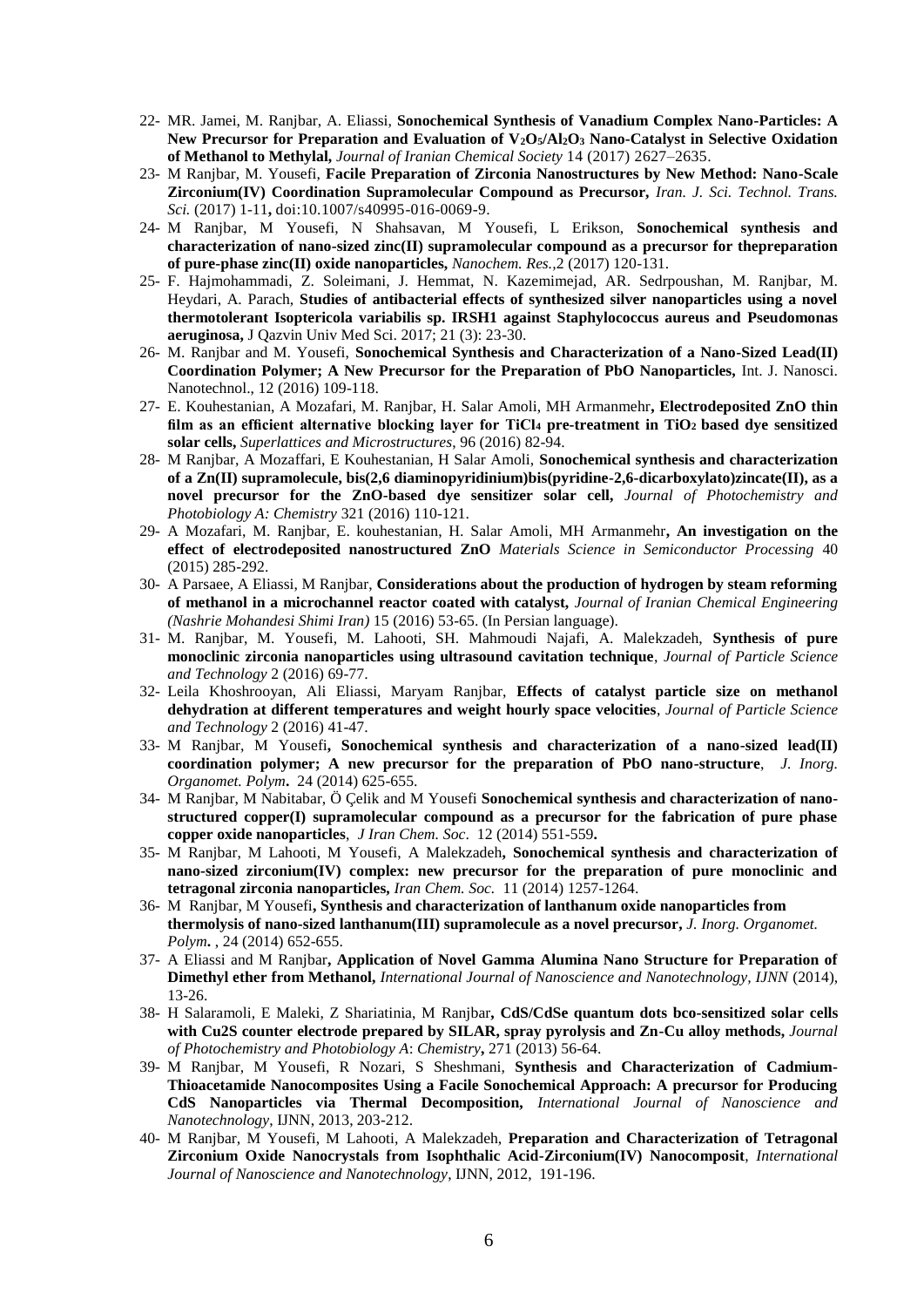- 41- M Ranjbar, S Mannan, M Yousefi and Anvar Shalmashi **"Yttria Nanoparticles Prepared from Salicylic Acid-Y(III) Nanocomposite as a New Precursor"** *American Chemical Science Journal*, 3 (2013) 1-10.
- 42- M Ranjbar, E Malakooti, S Sheshmani, **Synthesis and Characterization of Mercury(II) Complexes Containing 2,9-Dimethyl 1,10-Phenantroline by Sonochemical Method,** *Journal of Chemistry***, (**2013) 1-6.
- 43- M Ranjbar, N Shahsavan, M Yousefi, A Shalmashi, "**Synthesis and Characterization of Salicylic Acid Yttrium(III) Nano Composite: A New Precursor for Y2O3 Nano Structures"** *American Chemical Science Journal,* 3 (2012) 1-10.
- 44- M Ranjbar, N Shahsavan, M Yousefi**, Synthesis and Characterization of Nano Structured Zinc(II) Cysteine Complex Under Ultrasound Irradiation,** *American Chemical Science Journal,* 2 (2012) 111- 121.
- 45- M. Ranjbar, S. H. Mahmoudi Najafi, N. Shahsavan, M. Yousefi," **Synthesis of Zinc(II) Oxide Wurtzite Nano Crystals Via Zn(II) Minoxidil Nanocomposite as a New Precursor"** *International Journal of Nanoscience and Nanotechnology, IJNN*, (2011) 147-152
- 46- M. Ranjbar, Ö. Çelik, S. H. Mahmodi Najafi, S. Sheshmani · N. Akbari Mobarakeh, **Synthesis of Lead(II) minoxidil Coordination Polymer : A new Precursor for Lead(II) Oxide and Lead(II) Hydroxyl Bromide,** *J. Inorg. Organomet. Polym.,* 22 (2012) 837-844.
- 47- M. Ranjbar,S. H. Mahmoudi Najafi, and Seik Weng Ng, **Catena-Poly[lead(II)-[ l-2,4-diamino6- (piperidin-1-yl)pyrimidine N-oxide**, *Acta Cryst*. (2009). E 65, m749.
- 48- M. Ranjbar, "**Short review on sorces, applications and methods for cadmium recovery**" *Iranian Chemical Enginneering Journal*, 1378, No. 36, 54-67 (In Persian Language).
- 49- B. Ranjbar, and M. Ranjbar,"**Nanosilica application in rubber industry**", *Iranian Journal of polymer*, 48 (2006) 46.
- 50- M. Rafizadeh, M. Ranjbar, and V. Amani, **" Crystal structure of Gadolinium complex, Dihydronium 2,6-diaminopyridinium tris(2,6-pyridinedicarboxylato) gadolinium(III) dehydrate, C31H34GdN9O<sup>16</sup>** , *Anal. Sci*. 21 (2005) x113
- 51- H. Aghabozorg, A. Moghimi, F. Manteghi, M. Ranjbar<sup>,"</sup>**A Nine-Coordinated Zr<sup>IV</sup> Complex and a Self-Assembling System Obtained from a Proton Transfer Compound Containing 2,6- Pyridinedicarboxylate and 2,6-Pyridinediammonium; Synthesis and X-ray Crystal Structure",** *Z. Anorg. Allg. Chem.*631(2005) 909.
- 52- M. Abdollahi, M. Ranjbar, "**Aplication of siliconedioxide nanoparticles in concrete**" *Cement Magazine*, 90 (2004) 48 (In Persian Language).
- 53- M. Ranjbar and H. Aghabozorh, "**Crystal Structure of a Polymeric Hg(II) complex of a Pyridine Containing a Self-Assembling System"** *Anal. Sci*. 20 (2004) x153.
- 54- A. Moghimi, S. Shokrollahi, M. Shamsipur, H. Aghabozorg, M. Ranjbar, "**X- Ray Crystal Structure and Solution Study of Hexa coordinate Mercury(II) Complex of a Pyridine Containing Poroton Transfer Compound"** *J. Mol. Struct***.** 701 (2004) 49-56**.**
- 55- M. Ranjbar, M. Abdollahi, M. Rafizadeh" **Crystal Structure of a Seven-Coordinate Thallium(III) Complex, 2,6-Diaminopyridinumbis(2,6-pyridinedicarboxylato)aqua thallate(III)tetrahydrate"** *Anal. Sci*. 20 (2004) x133.
- 56- M. Ranjbar" **Crystal Structure of a Five-Coordinate Vanadium(V) Complex, 2,6- Diamino pyridinum 2,6-pyridinedicarboxylatodioxovanadate(V)"** *Anal. Sci*. 20 (2004) x135.
- 57- M. Ranjbar, M. Abdollahi, **"An Introduction to Nonporous Materials"** *Iranian journal of Polymer* , 35 (**2004)** 60 (In Persian Language).
- 58- M. Rafizadeh, M. Ranjbar, and V. Amani," **Dihydronium 2,6-diaminopyridinium tris(2,6 pyridinedicarboxylato)ytterbate(III) dihydrate**" *Acta Cryst.* (2004) m479-m481.
- 59- M. Ranjbar, H. Aghabozorg and A. Moghimi," Synthesis and Crystal Structure of Bis(2,6diaminopyridinium) tetrachloro palladate(II) of a Pyridine Containing Self-Assembling System " *Iranian Journal of Crystallography and Mineralogy ,* 2 (2003) 197-205.
- 60- M. Ranjbar, H. Aghabozorg and A. Moghimi," **Crystal Structure of a Binuclear Seven-Coordinate Tin(IV) Complex** *Anal. Sci*. 19(2003) x71.
- 61- M. Ranjbar, H. Aghabozorg and A. Moghimi," **Crystal structure of bis(2,6- diaminopyridinum) diaqua**bis- $(2,6$ -pyridinedicarboxylato) dibismuthate(III)-) tetrahydrate,  $(C_{28}H_{16}O_{18}N_4Bi_2)(C_5H_8N_3)_{2.4}H_{2}O$  Z. *Kristallogr. NCS* 218 (2003) 432.
- 62- M. Ranjbar, H. Aghabozorg and A. Moghimi," **Crystal structure of bis(2,6- diaminopyridinum) tetrachloro palladate(II), C10H16Cl4N6Pd**" *Z. Kristallogr. NCS* 218 (2003) 75.
- 63- M. Ranjbar, H. Aghabozorg and A. Moghimi," **Crystal Structure of a Binuclear Polymeric Self-Assembled Lead(II) Complex"** *Anal. Sci*. 19(2003) 803.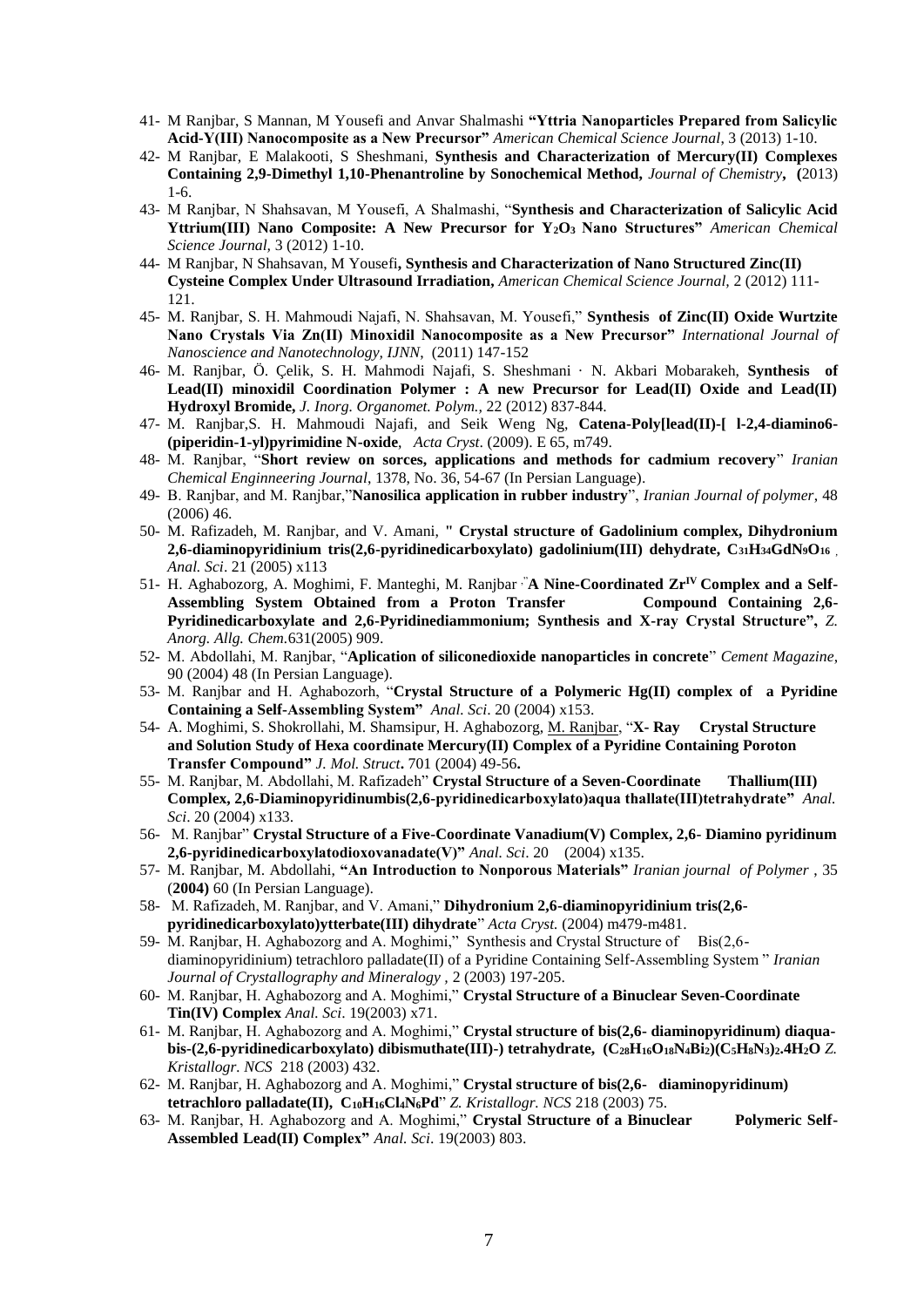- 64- A. Moghimi, M. Ranjbar, H. Aghabozorg, F. Jalali, M. Shamsipur, and RK Chadha, **Synthesis, NMR Characterization, X-ray Crystal Structure and Solution Studies of Ni(II) Complexes of a Pyridine Containing Self- assembling System,** *J. Chem. Research* (2002)1047-1065.
- 65- A. Moghimi, M. Ranjbar, H. Aghabozorg, F. Jalali, M. Shamsipur, and R. K.Chadha, **"Synthesis, NMR Characterization, X–ray Crystal Structure and of Co(II) and La(III) Complexes of a Pyridine Containing Solution Studies Self–Assembling System** *Can. J. Chem.* 80(2002) 1687-1696.
- 66- M. Ranjbar, A. Moghimi, and H. Aghabozorg, **"A Seven-coordinate pyridine- 2,6- dicarboxylat-**Bridged Cadmium(II) Complex, at 110 K" *Acta Cryst. Sec. E.* 58 (2002) m304.
- 67- M. Ranjbar, M. Taghavipur, H. Aghabozorg, A. Moghimi, F. Jalali, and M. Shamsipur, **"Synthesis, NMR Characterization, X-ray Crystal Structure and Solution Studies of Cu(II) Complexes of a Pyridine Containing Self-assembling System**" Polish J. Chem. 76 (2002) 785-794. **Pyridine Containing Self-assembling System"** *Polish J. Chem.* 76 (2002) 785-794.
- 68- M. Ranjbar, A. Moghimi, H. Aghabozorg, and G. A. P. Yap, **"Crystal Structure of Zinc(II) Complex of a Pyridine Containing Self-assembling System"** *Anal. Sci.* 18 (2002) 219.
- 69- A. Moghimi, M. Ranjbar, H. Aghabozorg, F. Jalali, M. Shamsipur, G. A. P. Yap, d H. Rahbarnoohi, **"A Novel Pyridinine Containing Self-assembling System: Synthesis, Characterization, X-ray Crystal Structure, <sup>13</sup>C Solid Phase NMR And Solution Studies"** *J. Mol. Struct.* 605 (2002) 133- 149.
- 70- . M. Ranjbar, H. Aghabozorg, A. Moghimi, and A. Yanovsky, **"Crystal Structure Of 2,6 pyridiniumbis(2,6-pyridinedicarboxylate)Chromium(III).2,6-pyridinedi- Carboxylic acid, One Half Hydrate, C26H20CrN6O12.5"** *Zeitschrift för Kristallographie, New Crystal Structure,* 216 (2001) 626.
- 71- M. Ranjbar, H. Aghabozorg, A. Moghimi, and A. Yanovsky, **"Crystal Structure Of Bi(III) Complex of a Pyridine Containing Self-assembling System"** *Anal. Sci.* 17 (2001) 4164.

### **PATENTS**

- 1- M. Ranjbar, R. Aghaee Hakak, S. Mirzaee, "Production of zinc methionine complex by sonochemical method as supplementary food", 139550140003001496, Iranian Patent Office.
- 2- S. Shokrollahzadeh, M. Ranjbar, M. Abbassi, "Catalytic Ozonation by ZnO/expanded Perlite for remazol black 5 degredation", 139550140003001143, Iranian Patent Office.
- 3- M. Ranjbar, S. Shokrollahzadeh, M. Bayat, "Synthesis and Characterization of new Fe and Mn complexes and their application for catalytic ozonation process", 139550140003001141, Iranian Patent Office.
- 4- M. Ranjbar, M. Nabitabar, "Fabrication of electrolyte based of ceria by different precoursors for fuel cells", 139550740003002606, Iranian Patent Office.
- 5- M. Ranjbar, M. Taghizadeh, S. Sheshmani,"Production of LSM for SOFC from metal complexes" 010615, Iranian Patent Office.
- 6- M. Ranjbar, M. Abdollahi, R. Ranjbar, "Preparation of hydrofluoric acid from fluorspar in rubber line reactor at low temperature", 1388050396, Iranian Patent Office.
- 7- M. Ranjbar, "Production of cadmium sulphate from zinc factory wastes via solvent extraction", 38703830, Iranian Patent Office.
- 8- M. Ranjbar, S. Safarzadematin, "Preparation of alkaline silicates via pyrometalurgical dusts", 38703831, Iranian Patent Office.
- 9- S. Safarzadematin, M. Ranjbar, "preparation of colloidal nanosilica and nanosilica powder from water glass", 49833, Iranian Patent Office.

## **CONFERENCE PAPERS (2020-2001)**

- 1- Seifpanah M., Ranjbar M., Abedi M., **Improvements in Performance of Lead Iodide Perovskite Solar Cells Incorporating zirconium metal organic compounds Additive**, The Academics World 684th International Academic Conference on Development in Science and Technology (IACDST) will be held at Berlin , Germany on 2nd- 3rd October, 2019.
- 2- Ghamari, S. Ranjbar, M., Preparation and characterization of Y-doped Barium Cerate Membranes by new precursors, 2017, Teharn, Iran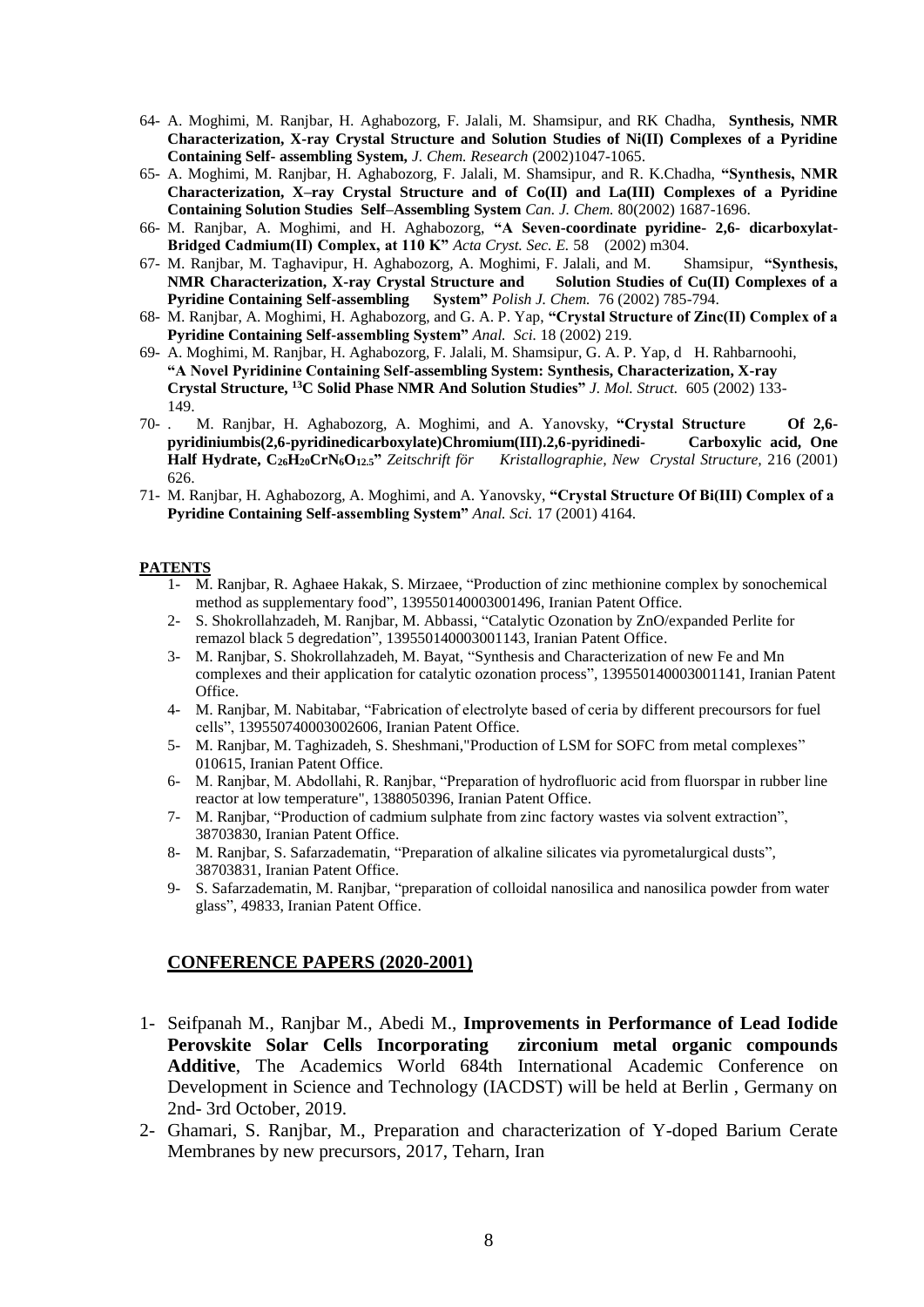- 3- Khoshrooyan, A. Eliassi, M. Ranjbar**, Effect of Gamma Alumina Grain Size on Methanol Dehydration,** *The 15 Iranian National Congress of Chemical Engineering***,**  *17-19 Feb. 2015 Tehran, Iran, (In persian language).*
- 4- L. Khoshrooyan, A. Eliassi, M. Ranjbar, **Effects of Gamma-Alumina Grain Size on Methanol Dehydration to Dimethyl Ether at Different Temperature and Weight Hourly Space Velocity,** *The 15th Iranian National Congress of Chemical Engineering (IChEC 2015) University of Tehran*, *Tehran*, *Iran*, *17-19 Feb. 2015.*
- 5- M. Taghizadeh, M. ranjbar, Sh. Sheshmani, **Electro catalyst making solid oxide fuel cell cathode using new precursor solid-state reaction method,** *3th confrence on Hydrogen* and *fuel cell, March 2015.*
- 6- P. Esteghfari, M. Ranjbar, **Synthesis of barium cerate by co-precipitation method using a new precipitation agent for solid oxide fuel cells**, *3rd Hydrogen and Fuel Cells Conference HFCC3, 12-13 May 2015, Tehran, Iran.*
- 7- M. Yousefi, M. Ranjbar, **Facile synthesis and characterization of zirconia nanoparticles by decomposition of a novel inorganic precursor**, *The 1st Nanotechnology meeting, application, 5 March 2014, Hamedan, Iran.*
- 8- M. Yousefi, M. Ranjbar**, Preparation of PbO nano-powders using nano-structured lead(II) coordination polymer as a novel precursor**, *The 1st Nanotechnology meeting, application, 5 March 2014, Hamedan, Iran.*
- 9- A. Parsaee, A. Eliassi*,* M. Ranjbar*,* **Hydrogen production by steam reforming of methanol with steam water in micro channel reactor coated with spinel catalyst. 3th confrence on** *Hydrogen* **and** *fuel cell, 2014*.
- 10- M. Ranjbar, Ömer Çelik**, Synthesis and characterization of Cu(II) and Pb(II) supra molecules: new precursors for CuO and PbO nanoparticles, 4th National Crystallographic** *Meeting with International Participation, 17-19 May, 2014, Diyarbakir, Turkey.*
- 11- M. Ranjbar, N. Shahsavan, R. Nozari, E. Jalilian, L. Eriksson**, Crystal structure of Zn(II)** and Cd(II) complexes of 2,9-dimethyle 1,10-phenantroline,  $4^{th}$  National *Crystallographic Meeting with International Participation, 17-19 May, 2014, Diyarbakir, Turkey.*
- 12- M. Ranjbar**, National Policy, Regulatory and Institutional Support Mechanisms/Framework and Critical Gaps in Testing, Standardization and Certification of Nanomaterials and Nanoproducts, Expert Group Meeting (EGM) on Testing, Standardization and Certification of Nanomaterials and Nanoproducts***, 23 Jun 2014, Manila, Philipin.*
- 13- S. Shokrollahzadeh, M. Ranjbar, **Ultrasonic assisted preparation of nano structured Cu/ZrO2/Al2O3 catalyst for catalytic ozonation of phenol, 1st international conference on ultrasonic-based applications: from analysis to synthesis***, 15-17, Sept 2014, Lisbon, Portugal.*
- 14- M. Ranjbar, M. Nabitabar, **Sonochemical Synthesis of Gadolinium Doped Ceria by New Precursors for Low and Intermediate Temperature Solid Oxide Fuel Cells,** *15- 17 Sept. 2014, Lisbon, Portugal.*
- 15- Khoshrooyan, A.Eliassi, M. Ranjbar**, Study of Catalyst Grain Size Effect on Global Reaction Rate of Methanol Dehydration, 17th Iranian Physical Chemistry Conference***, 21-22, Oct. 2014.*
- 16- M. Ranjbar, M. Mahmoodi Najafi, E. koohestanian, **Performance Evaluation of hybrid Ftvandhay titanium oxide / zinc oxide compared to hybrid Ftvandhay zinc oxide / titanium oxide** *, 13 November 2014, (In persian language).*
- 17- E. Kouhestanian, S.A. Mozaffari, M. Ranjbar, **Electrochemical characterization of new dye sensitized solar cell fabricated by sonochemical synthesized ZnO nanoparticles**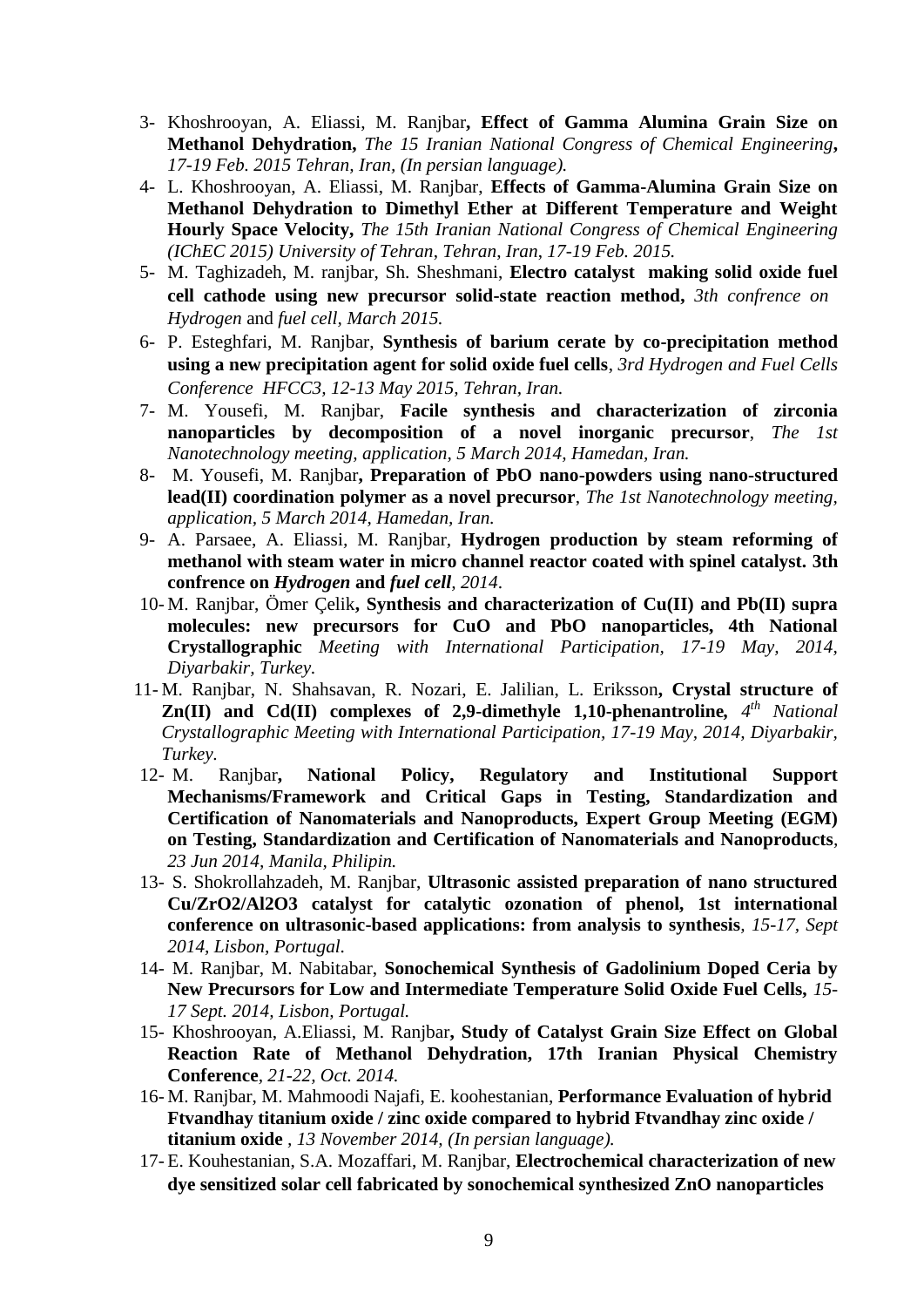**10th Annual Electrochemistry Seminar of Iran** *University of Science and Technology 26-27 Nov, 2014 (In persian language).*

- 18- M. Ranjbar, H. Taheriyan, M.Sheshmani, S.Mahmoudi**, Synthesis and Characterization of nanoparticle Copper(II) Minoxidil Complex Under Ultrasonic Irradiations***, 15 th National Inorganic Chemistry conference, 3-4 Sept, 2013, Sabzevar.*
- 19- E. koohestanian, A. Mozafari, M. Ranjbar, Investigating the Effect of Thickness on the Performance of ZnO-based DSSC by Electrochemical Impedance Spectroscopy Technique. *11th Annual Electrochemistry Seminar of Iran, 2013*
- 20- M. Ranjbar, M. Taghizadeh Mazandarani. S. Sheshmani, H. Mahmoudi, **Preparation and Characterization a New Nanocomposite of Potassium-Minoxidil by Sonochemical Method**, *15 th National Inorganic Chemistry conference, 3-4 Sept. 2013, Sabzevar, Iran.*
- 21- M. Ranjbar, M. Nabitabar, A. Shalmashi, **Preparation of Ce(III)-Salicylic acid Nanocomposite: New Precursor for Ce2O<sup>3</sup> Nano Structures***, 15 th National Inorganic Chemistry conference, 3-4 Sept. 2013, Sabzevar, Iran.*
- 22- M. Ranjbar, H. Nabitabar**, Sonochemical synthesis of nanostructured Cu(II) complexes: precursor for the preparation of CuO nanostructures***, 15 th National Inorganic Chemistry conference, 3-4 Sept. 2013, Sabzevar, Iran.*
- 23- M. Ranjbar, M.Yousefi, **Rapid synthesis and characterization of lanthanum strontium manganite nanoparticles by sonochemical approach using a new precursor***, 15 th National Inorganic Chemistry conference, 3-4 Sept. 2013, Sabzevar, Iran.*
- 24- M. Ranjbar, M. Yousefi, **Microwave synthesis and characterization of La0.75Sr0.25MnO<sup>3</sup> nanoparticles as cathode for solid oxide fuel cells from a new precursor***, The 2nd International and 7th Joint conference Iranian Metallurgical Engineering and Iranian Foundry Scientific Society, 30-31 October, 2013. Semnan, Iran.*
- 25- M. Ranjbar, M. Nabitabar, **GDC nanoparticles as electrolyte for SOFC applications obtained with 10 mol % Gd doped ceria,** *The 2nd International and 7th Joint conference Iranian Metallurgical Engineering and Iranian Foundry Scientific Society, 30-31 October, 2013. Semnan, Iran.*
- 26- Taghizadeh Mazandarani, M. Ranjbar, M. Sheshmani, S.H. Mahmoudi, **Preparation of cathodic row materials for SOFC by metal complexes as precursor***" 3 ed conference of military application of nanotechnology, 27-28 Nov. 2013, Tehran, Iran.*
- 27- Taheriyan, M. Ranjbar, M. Sheshmani, S.H. Mahmoudi**, Preparation of anodic raw materials for SOFC**, *3 ed conference of military application of nanotechnology, 27-28 Nov. 2013, Tehran, Iran.*
- 28- M. Ranjbar, M. Nabitabar, A. Shalmashi, **Preparation and characterization of copper (II) oxide nano structures by sono chemical and thermal decomposition methods.**
- 29- E. Maleki, Z. Shariatiniya, M. Ranjbar, H. Salar Amoli, **Synthesis and characterization of cadmium sulfide nano particles via sonochemecal and thermal decomposition***, First International Conference on Nano structures, Materials and Applications, 7-9, Feb. 2012, Masjedsoleiman, Iran.*
- 30- M. Ranjbar, M. Nabitabar, A. Shalmashi, **Preparation and characterization of copper (II) oxide nano structures by sono chemical and thermal decomposition methods***, The first International conference on nano structured materials: Science and Applications, 7-9 Feb. 2012, Masjedsoleiman, Iran.*
- 31- M. Ranjbar, M. Nabitabar, **Preparation and characterization of CuO and YSZ nano structures as anodic row material for SOFC***, Fuel Cells 2012 Science & Technology, 11-12 April 2012, Berlin, Germany.*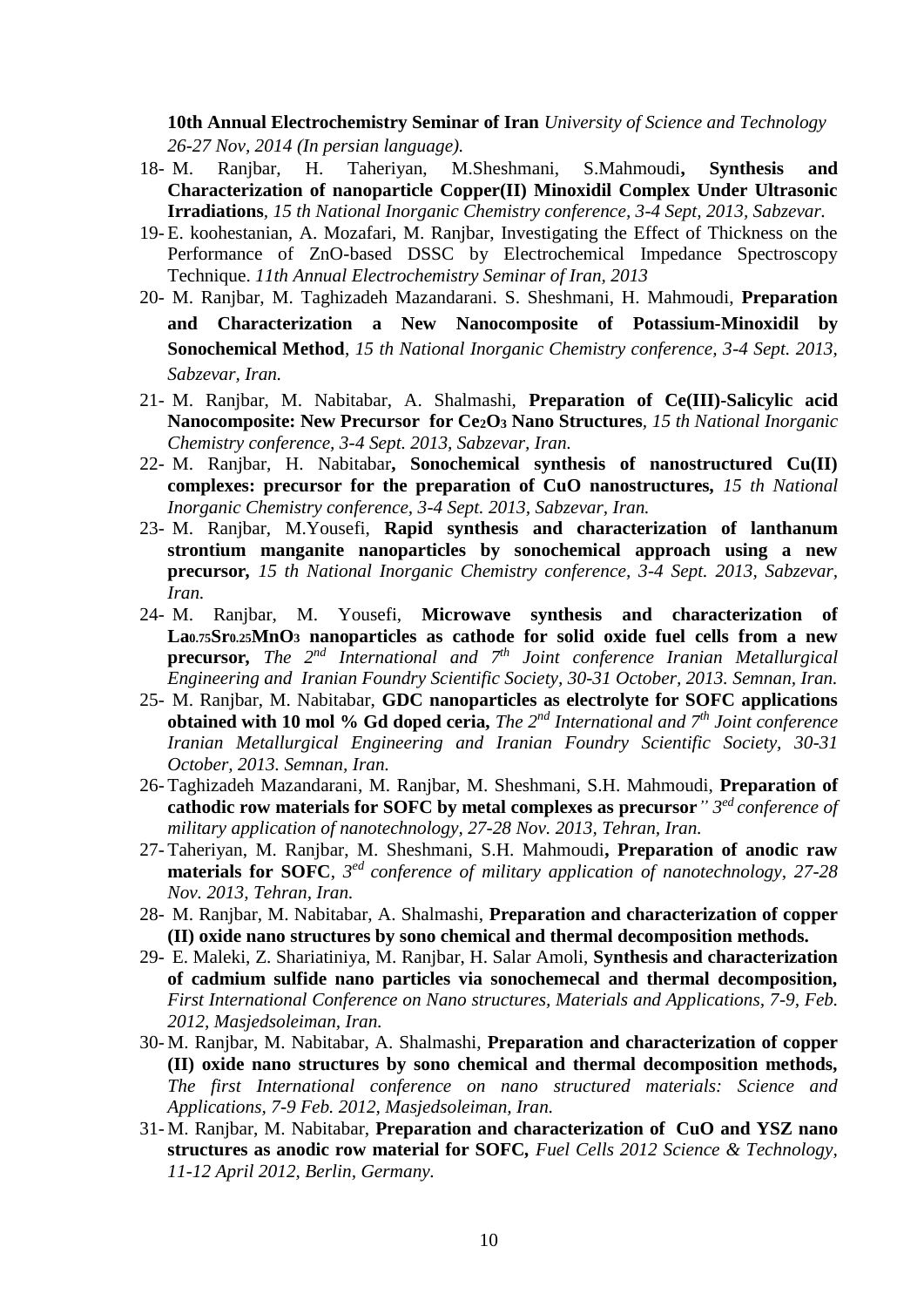- 32- M. Ranjbar, S. Mannan, **Synthesis of yttria stabilized zirconia nano particles using sono chemical and thermal decomposdotion methods***, Fuel Cells 2012 Science & Technology, 11-12 April 2012, Berlin, Germany.*
- 33- N. Shahsavan, M. Ranjbar, M.Yousefi**, Synthesis and Characterization of Cysteine – Zinc Nano Composite: New Precursor for Wurtzite Zinc Oxide, Application of nano technology in Science and medicals***, April, 2012, Mashahd, Iran.*
- 34- M. Ranjbar, S. Mannan, **Synthesis of yttria stabilized zirconia nano particles using sono chemical and thermal decomposdotion methods***, Fuel Cells 2012 Science & Technology, 11-12 April, 2012, Berlin, Germany.*
- 35- M. Ranjbar, M. Nabitabar, **Preparation and characterization of CuO and YSZ nano structures as anodic row material for SOFC.**
- 36- M. Ranjbar, A. Hosseini, M. Abdollahi, M. Rezaee, **Methodology to analyze the possibility of localizing materials and equipment necessary to build a solid oxide fuel cell***, 2th Conference hydrogen and fuel cell, Tehran-Iran, (In persian language).*
- 37- M. Ranjbar, M. Mahmoodi Najafi**, Additives for making solid oxide fuel cell, 2th Conference hydrogen and fuel cell** *, 2-3 may 2012, Tehran-Iran, (In persian language).*
- 38- M. Ranjbar, S. Mannan**, Synthesis and characterization of yttria and yttria stabilized zirconia nano structures as electrolyte row material for solid oxide fuel calls ,** *The second conference on Hydrogen and Fuel Cell, 2-3 May 2012, Tehran, Iran.*
- 39- E. Maleki1, Z. Shariatinia1, H. Salar Amoli, M. Ranjbar, **Synthesis and Characterization of CdS Nanoparticles Through Sonochemical and Thermal Decomposition in Different Environments**, *International Congress on Nanoscience & Nanotechnology (ICNN2012) 8 – 10, September 2012, Kashan, I. R. Iran, (In persian language).*
- 40- L. Kunjuraman, M.R.P. Kurup, M. Ranjbar,M. Nabitabar, **Synthesis of Metal Complexes of Heterocyclic bis(thiosemicarbazones): New Precursors for Metal Sulphide Nano Structures***, International Congress on Nanoscience & Nanotechnology (ICNN2012) 8 – 10, September 2012, Kashan, I. R. Iran.*
- 41- M. Ranjbar, N. Shahsavan*,*M. Yousefi, **Ultrasonic-assisted Preparation of ZnO Nano-Structures by Different Coordination Compounds as Precursor**, *International Congress on Nanoscience & Nanotechnology (ICNN2012) 8 – 10, September 2012, Kashan, I. R. Iran.*
- 42- S. Mannana, M. Ranjbar, M. Yousefia, **Synthesis and characterization of yttria nano structures and yttria stabilized zirconia nano particles by different methods as electrolytic powders***, 2 nd International Conference on Advanced Nanomaterials and NanoTechnology (ICANN 2011) Gowhati, India, 8-10 Dec. 2012.*
- 43- R. Shajare, Z. Toba, M. shariatinia, M. ranjbar, H. Salar Amoli**, Phosphorus amide ligand synthesis and its application in solar cells***, 17 December 2012, Tehran, Iran, (In persian language).*
- 44- L. Maleki, H. Salar Amoli, Z. shariatinia, M. Ranjbar**, quantum Dotty solar cells by Cu2S and CuS cathodes, with efficiency of 1 and 3 percent, nano-structured solar cells***, 17 December 2012, Tehran-Iran.*
- 45- M. Lahooti, M. Ranjbar, A. Malekzade, A. Morsali, **Preparation and Characterization of Monoclinic Zirconium Oxide Nano Structures by Cysteine- Zirconium(IV) Nano Composite as a New Precursor***" 15 th National Chemistry congress, 4-6 Sept. 2011, Hamedan, Iran.*
- 46- M. Lahooti, M. Ranjbar, A. Malekzade, A. Morsali, **Preparation and Characterization of Monoclinic and tetragonal Zirconium Oxide Nano Structures by neocuproine-Zirconium(IV) Nano Composite as a New Precursor***, 13 th National Inorganic Chemistry conference, 7-8 Sept. 2011, Kermanshah, Iran.*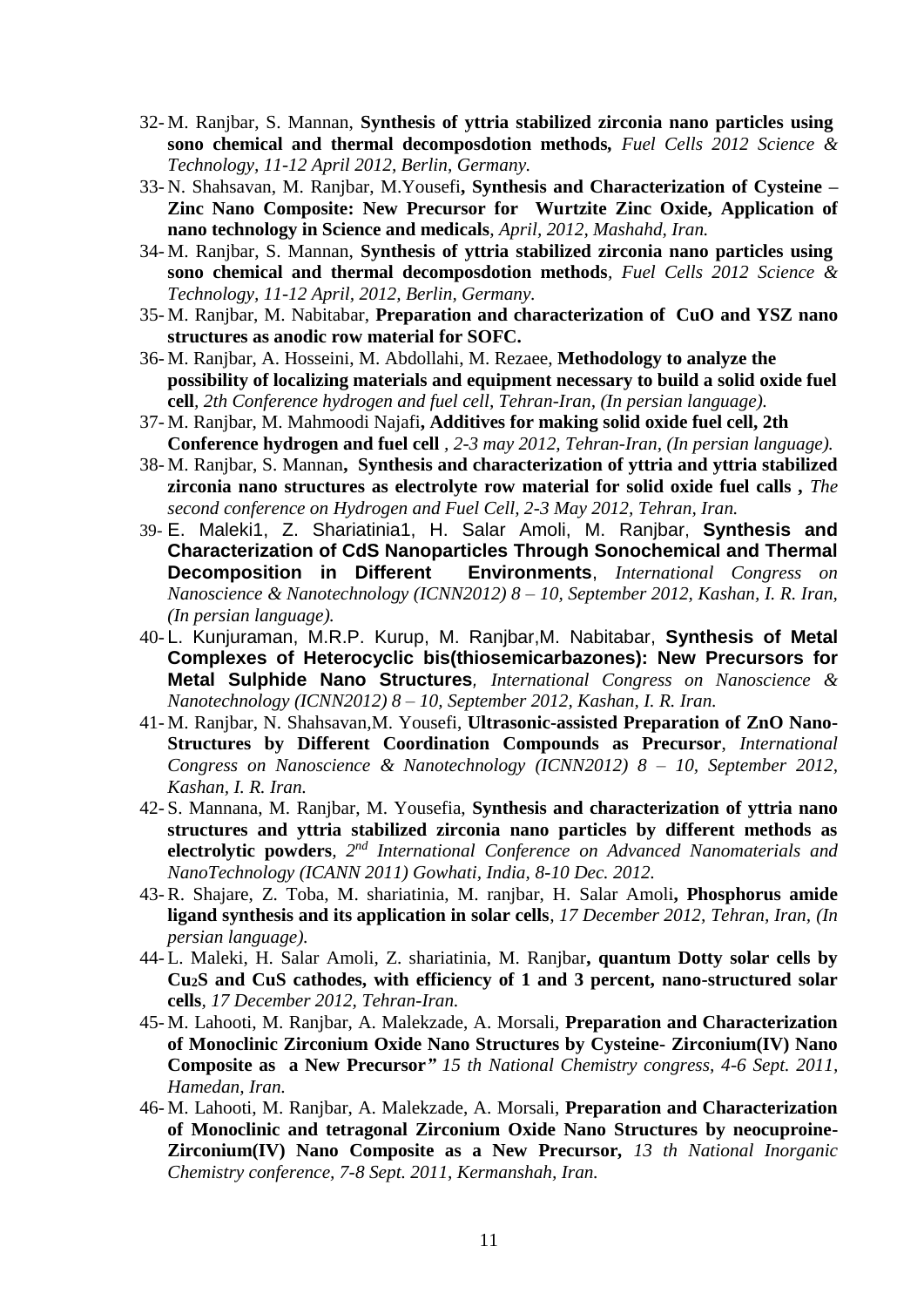- 47- S. Mannan, M. Ranjbar, M. Yousefi, **Synthesis and Characterization of Yttrium Oxide Nano Particle by Y(III) dipicolinic Acid Complex as a New Precursor***" 13 th National Inorganic Chemistry conference, 7-8 Sept. 2011, Kermanshah, Iran.*
- 48- S. Mannan, M. Ranjbar, M. Yousefi**, Preparation and characterization of nano-sized yttria stabilized zirconia as electrolyte for solid oxide fuel cells***: Metal complexes as precursors" 15 th National Chemistry congress, 4-6 Sept. 2011, Hamedan, Iran.*
- 49- M. Lahooti, M. Ranjbar, A. Malekzade, A. Morsali, **Preparation and Characterization of Monoclinic Zirconium Oxide Nano Structures by Cysteine- Zirconium (IV) Nano Composite as a New Precursor***, Fifteenth of National Congress on Chemistry, 4-6, Sep. 2011, Hamedan, Iran.*
- 50- S. Mannan, M. Ranjbar, M. Yousefi, **Preparation and characterization of nano-sized yttria stabilized zirconia as electrolyte for solid oxide fuel cells: Metal complexes as precursors***, Fifteenth of National Congress on Chemistry, 4-6, Sep. 2011, Hamedan, Iran.*
- 51- M. Lahooti, M. Ranjbar,A. Malekzade, A. Morsali, **Preparation and Characterization of Monoclinic and tetragonal Zirconium Oxide Nano Structures by neocuproine-Zirconium(IV) Nano Composite as a New Precursor***, Thirteenth of National conference on Inorganic Chemistry, 7-8, Sep. 2011, Kermanshah, Iran.*
- 52- S. Mannan, M. Ranjbar, M. Yousefi, **Synthesis and Characterization of Yttrium Oxide Nano Particle by Y(III) dipicolinic Acid Complex as a New Precursor***, Thirteenth of National conference on Inorganic Chemistry, 7-8, Sep. 2011, Kermanshah, Iran.*
- 53- M. Lahooti, M. Ranjbar,A. Malekzade, A. Morsali, **Preparation and Characterization of Tetragonal Zirconium Oxide Nano Structures by Isophetalic Acid-Zirconium (IV) Nano Composite as a New Precursor***, 3rd International Conference on Ultrafine Grained and Nanostructured Materials, Center of Excellence For High Performance Materials, School of Metallurgy and Materials Engineering University College of Engineering, University of Tehran, Tehran, Iran. 2-3 November 2011.*
- 54- S. Mannan, M. Ranjbar, M. Yousefi**, Synthesis and Characterization of Salicylic Acid Yttrium(III) Nano Composite: A New Precursor for Y2O3 Nano Structures***, 3rd International Conference on Ultrafine Grained and Nanostructured Materials, Center of Excellence For High Performance Materials, School of Metallurgy and Materials Engineering University College of Engineering, University of Tehran, Tehran, Iran. 2-3 November 2011.*
- 55- R. Nozari<sup>a</sup>, M. Ranjbar, E. Malakooti, S. Sheshmani, Synthesis and X-Ray Crystal **Structure of Cd(II) Complexes: New precursor for CdI2, CdO and Cd power Micro and Nano Structures***, 3rd International Conference on Ultrafine Grained and Nanostructured Materials, Center of Excellence For High Performance Materials, School of Metallurgy and Materials Engineering University College of Engineering, University of Tehran, Tehran, Iran. 2-3 November 2011.*
- 56- A. Eliassi, M. Ranjbar, **Synthesis of Nano Sized Gamma Alumina particles by Precipitation/Digestion Method,** *3rd International Conference on Ultrafine Grained and Nanostructured Materials, Center of Excellence For High Performance Materials, School of Metallurgy and Materials Engineering University College of Engineering, University of Tehran, Tehran, Iran. 2-3 November 2011.*
- 57- M. Ranjbar, S. Mannan**, Synthesis and characterization of yttria nano structures and yttria stabilized zirconia nano particles by different methods as electrolytic powders,**  $2^{nd}$  *International Conference on Advanced nano materials and nano technologies, Dec. 8-10, 2011, Gwuahati, India*.
- 58- N. Akbari Mobarakeh, M. Ranjbar, S. Heydar, M. Najafi, Sh. Sheshmani **Synthesis and characterization of nano structured lead containing materials from a polymeric**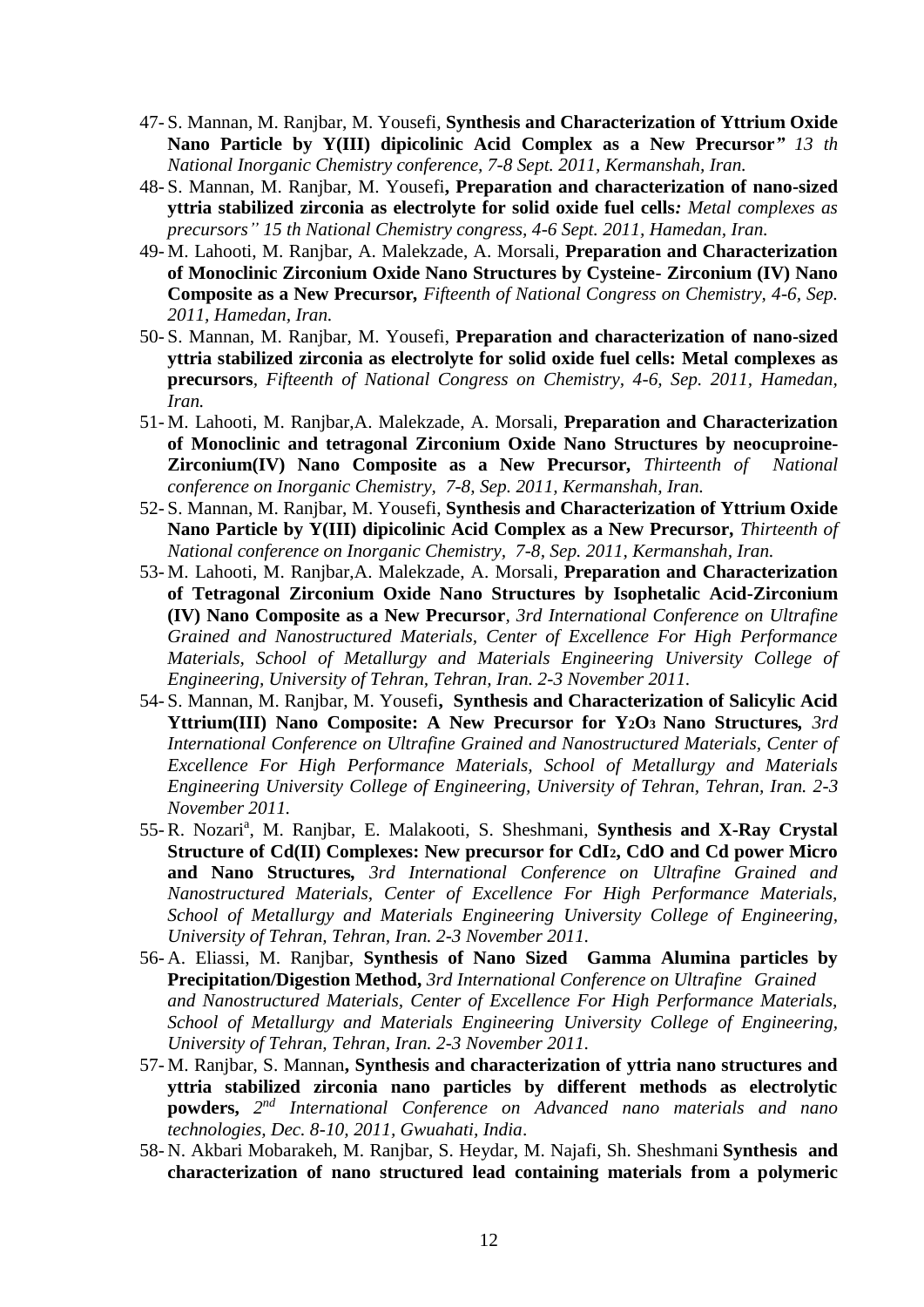**minoxidil bromide lead(II) complex as precursor** *10-12 March 2010, Kish island, I. R., Iran.*

- 59- A. Eliassi, M. Ranjbar, **Synthesis of a New Cu/ZnO/Al2O3 Catalyst for Hydrogen Production by Steam Reforming of Methanol** *19th international congress of chemical and process engineering (CHISA 2010), August 2010, CZECH Republic.*
- 60- S. Sheshmai, M. Ranjbar, R. Nozari, E. Malakooti, **Synthesis and Characterization of Metal Sulfide and Oxide (M=Cd, Hg) Nano-structures Using Ultrasonic Method***, 12 th National Inorganic Chemistry conference, 24-25, 6, 1389, Gilan, Iran.*
- 61- E. Malakooti, M. Ranjbar, R. Nozari, S. Sheshmani**, Synthesis and characterization of cysteine containing Metal complexes and metal sulfide nano structures (M= Cd and Hg***), 12 th National Inorganic Chemistry conference, , 24-25, 6, 1389, Gilan, Iran.*
- 62- N. Shahsavan, M. Ranjbar, M. Yousefi, E. Jalilian, L. Errikson, **Synthesis, NMR Characterization and X-Ray Crystal Structure of Zn(II) complexes: New precursor for Zinc Oxide Nano Structures***, 12 th National Inorganic Chemistry conference, 24- 25, 6, 1389, Gilan, Iran.*
- 63- N. Shahsavan M. Ranjbar, M. Usefi, **Synthesis and Characterization Zinc Oxide Nano Structures: A coordination polymer of Zn (II) as precursor***, 12 th National Inorganic Chemistry conference, , 24-25, 6, 1389, Gilan, Iran.*
- 64- S. Sheshmani, M. Ranjbar, S. Mahmoudi Najafi, N. Akbari Mobarakeh**, Preparation and Characterization of Nano-structured Lead(II)** *Compounds 12 th National Inorganic Chemistry conference, 24-25, 6, 1389, Gilan, Iran.*
- 65- R. Nozari, M. Ranjbar, E. Malakooti, S. Sheshmani, **Synthesis ans Characterization of metal Oxides nano structures (M=Cd, Hg) by two kinds of Cd(II) and Hg(II) complexes, Containing 2,9-dimethyl 1,10-phenantroline as precursors***, 12 th National Inorganic Chemistry conference, , 24-25, 6, 1389, Gilan, Iran.*
- 66- E. Malakooti, M. Ranjbar, R. Nozari , S. Sheshmani, **Synthesis and characterization of Mercury(II) Complexes Containing 2,9-dimethyle 1,10-phenantrolin by different methods: Precursors for Nano-structured Mercury(II) bromide and Mercury(II) Iodide,** *International conference on Nanotech India 2010, 9-21, Nov. 2010. Cochin, India.*
- 67- E. Malakooti, M. Ranjbar, S. Sheshmani, **Synthesis and Characterization of Mercury Oxide Nano-structures Using Ultrasonic Method by Hg(II) salicylate complex as precursor***, International conference on Nanotech India 2010, 9-21, Nov. 2010. Cochin, India.*
- 68- N. Shahsavan, M. Ranjbar, M. Yousefi, **Synthesis and Characterization of Coordination Polymer Zinc(II) Nano-rods of Salicylic Acid: New Precursor for Zinc oxide Nano Structures***, International conference on Nanotech India 2010, 9-21, Nov. 30.*
- 69- M. Ranjbar, **Nanoscale materials for Hydrogen storage** *1 st National conference on fuel cell and Hydrogen, ElmO Sanat University, (2009), 20-21 Jan.*
- 70- M. Ranjbar, **Extraction of cobalt from zinc factiries by 2-ethylehexyle phosphoric acid and tributhyl phosphate** *National conference on Novel chemical approuches in medical sciences and industies, (2009) 6-7 March Tehran, Iran.*
- 71- N. Akbari Mobarakeh, M. Ranjbar, Sh. Sheshmani, H. Mahmodi Najafi, s. vik ing**, The formation of ligand complexes lead in the presence of potassium bromide ions and Potassium thiocyanide, 17th Congress of Crystallography and Mineralogy of Iran***, 12-13 August 2009, Bu Ali Sina University in Hamedan (In persian language).*
- 72- M. Ranjbar, A. Behtash Oskooee, **Nano silica effects on calcium hydroxide consumption in concrete** *Chemistry and industry regional meeting, (2009) 21st Sep. Damghan, Iran.*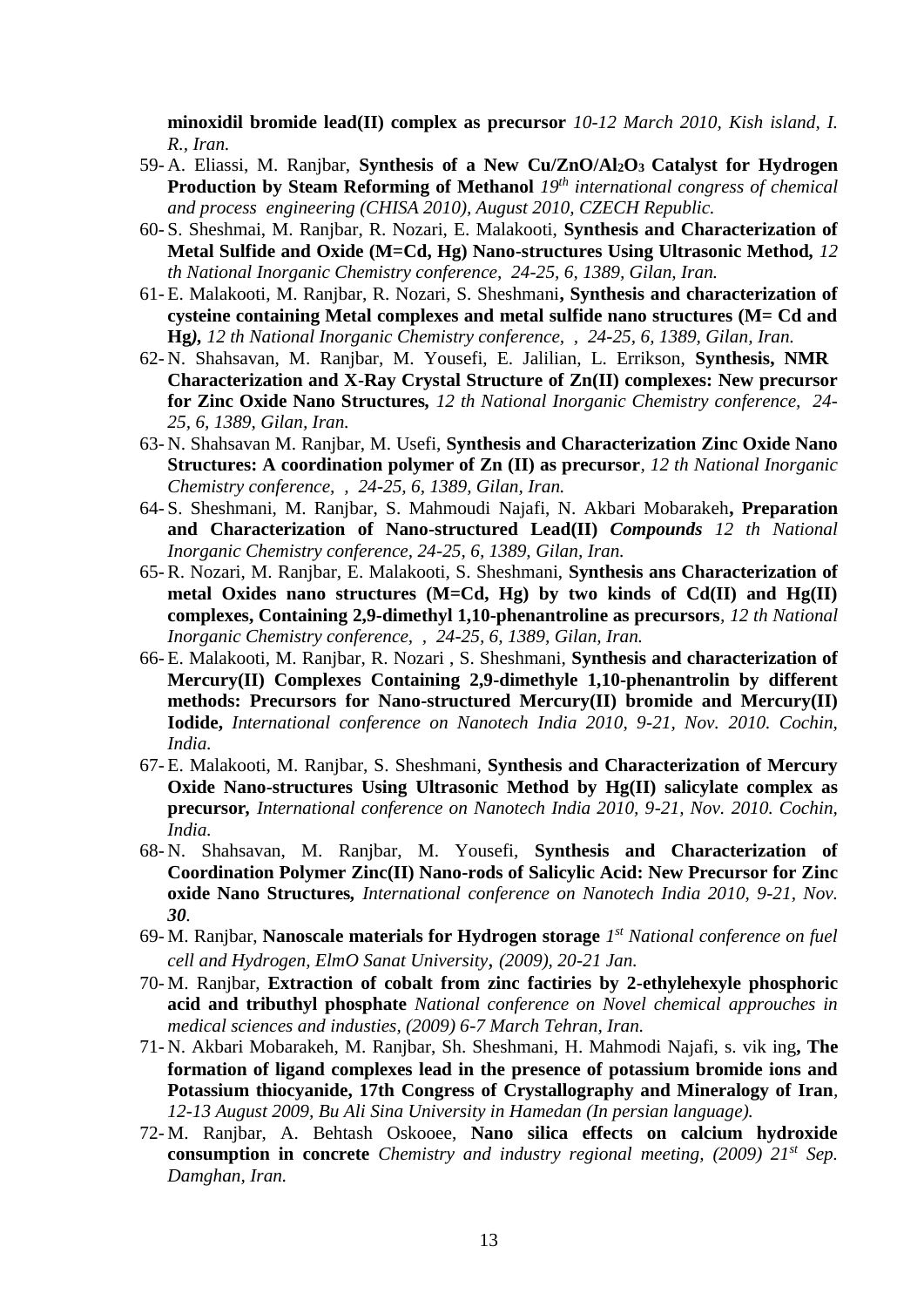- 73- M. Ranjbar, N. Akbari Mobarake, **Nano silica effects on calcium hydroxide consumption in concrete** *Chemistry and industry regional meeting, (2009) 21st Sep. Damghan, Iran.*
- 74- H. Mahmodi Najafi, N. Akbari Mobarakeh, M. Ranjbar, Sh. Sheshmani**, New lead coordination polymer complex as a precursor for the preparation of lead oxides, The first congress of Science role in Nano technology, University of Imam Hussein***, 8-9 December 2009 (In persian language).*
- 75- M. Ranjbar. **Nanoscale materials for Hydrogen storage***, 1st National conference on fuel cell and Hydrogen, 1-2, 11, 1387.*
- 76- M. Ranjbar, M.Abdollahi, "**Comparison study of micro and nano silica effects on free calcium oxide in Portland concrete cement**" *1 st Iran-Russia Joint Seminar& Workshop on Nanotechnology, (2005) 28-30 May Tehran, Iran*.
- 77- P. Dalir Khairillahi, M. Ranjbar, H. Aghabozorg, A. Moghimi "**Study of the Reaction between Self – Assembling System [pyda.H2][pydc] with Cerium(III) and Lanthanium(III) and X-ray Crystal Structure of them***" 11th Symposium of Society of Crystallography and Mineralogy of Iran, Feb. 15-16(2004) Yazd-Iran.*
- 78- A. Saei, P. Dalir Khairillahi, M. Ranjbar, H. Aghabozorg, A. Moghimi **Synthesis Crystal Structure of a Self-Assembling Pyridine Containing of Sb(III) and Bi(III***) 11th Symposium of Society of Crystallography and Mineralogy of Iran, Feb. 4-5 (2004) Yazd-Iran*.
- 79- M. Ranjbar, A. Moghimi, H. Aghabozorg, M. Shamsipur **Novel Proton Transfer Compounds** *14th Iranian Chemistry & Chemical Engineering Congress Feb. 17-19 (2004) Tehran-Iran.*
- 80- A. Moghimi, M. Ranjbar, J. Rafiei, **The Synthesis and Characterization of two Macreheterocyclic Polyether-tetraester derived from Thiodiglycol and diethyleneglycol** *14th Iranian Chemistry & Chemical Engineering Congress Feb. 17-19 (2004) Tehran-Iran.*
- 81-M. Shamsipur, A. Shokrollahi, M. Ranjbar, A. Moghimi, Potentiometric Study of Cd<sup>2+</sup>, **Zn2+ and Pb 2+ Complexes Pyridine Containing Self-Assembling System in Aqueous Solutions** *14th Iranian Chemistry & Chemical Engineering Congress Feb. 17- 19 (2004) Tehran-Iran.*
- 82- P. DalirKhairillahi, M. Ranjbar, H. Aghabozorg, A. Moghimi, **Synthesis, Characterization, X-ray Crystal Structures of Ga(III), In(II) and Tl(III) Complexes of a Pyridine containing Self-Assembling System**" *14th Iranian Chemistry & Chemical Engineering Congress Feb. 17- 19 (2004) Tehran-Iran.*
- 83- M. Rafizadeh, M. Ranjbar, V. Amani, **Study of New Lanthanide Complexes of Self – Assembling System [pyda.H2][pydc]: Synthesis and Crystal Structure of Gd(III), and Dy(III) Complexes** *8 th Symposium of Inorganic Chemistry, Aug. 24-26 (2004), Azarbaijan-Iran.*
- 84- M. Ranjbar, M. Abdollahi, **Synthesis and Crystal Structure of a Vanadium (V) Complex, with Distorted Ttriganal Bipyramidal Geometry** *8 th Symposium of Inorganic Chemistry, Aug. 24-26 (2004), Azarbaijan-Iran.*
- 85- M. Rafizadeh, M. Ranjbar, V. Amani, **X-Ray Crystal Structure of a Novel Binuclear Calcium(II) Complex***" 8 th Symposium of Inorganic Chemistry, Aug. 24-26 (2004), Azarbaijan-Iran.*
- 86- M. Ranjbar, P. Dalir Khairollahi, A. Saei, H. Aghabozorg and A. Moghimi, **Synthesis of New Self-Assemble Coordination Compounds by Using a Self-Assembling System as a Ligand, and Characterization of them by Diferent Techniques** *European Conference of , Inorganic Chemistry, Sep. 4-9 (2004), ESF-Spain.*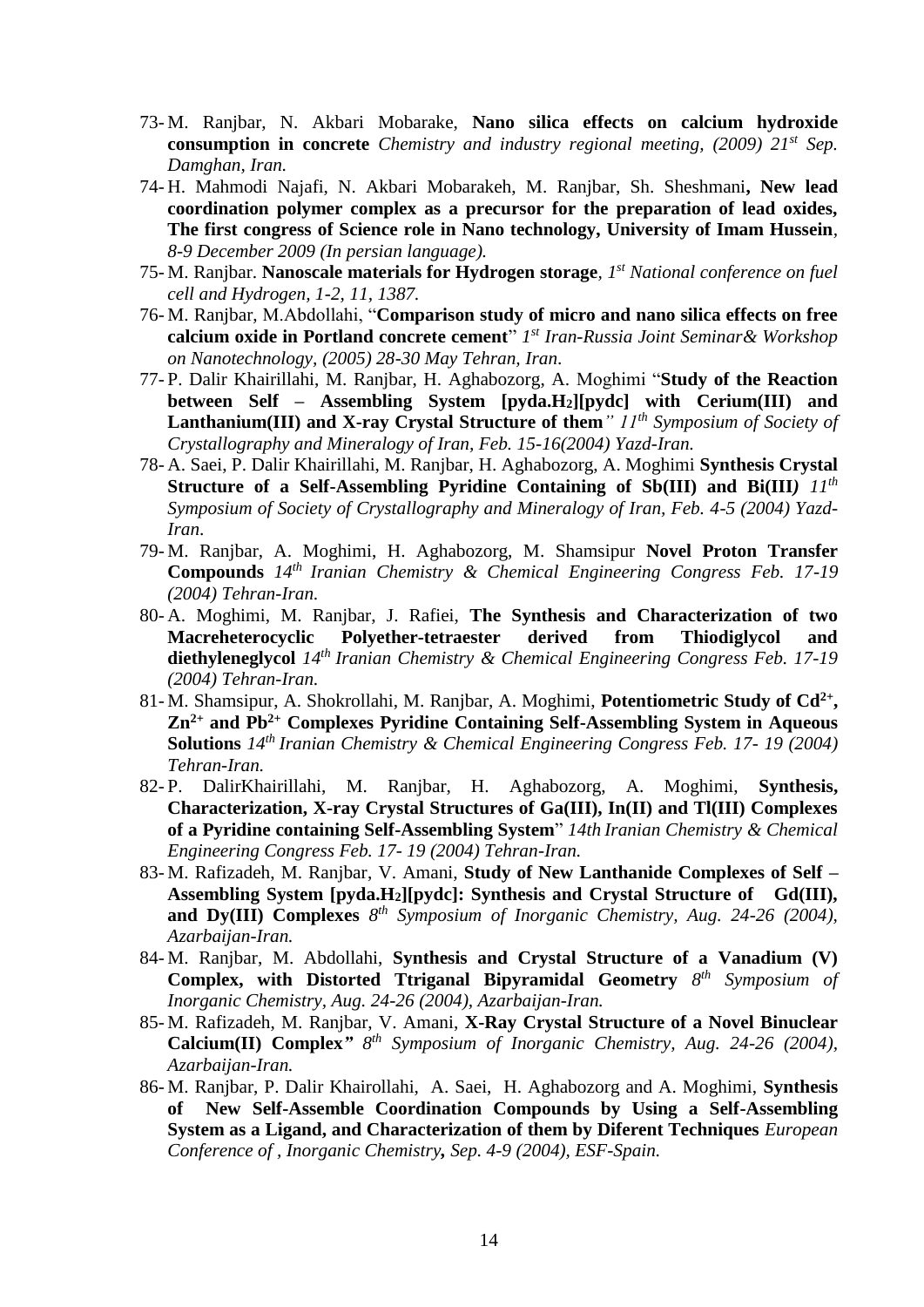- 87- M. Ranjbar, H. Aghabozorg, A. Moghimi, **Synthesis and X-ray Crystal Structure of a Novel Self-Assembling Coordination Sn(IV) Complex** *10th Symposium of Society of Crystallography and Mineralogy of Iran,* Jan. 1-2 (2003) Zahedan-Iran.
- 88- M. Abdollahi, M. Ranjbar, R. Ranjbar, **Preparation of Aluminum Fluoride from Fluorite with High Purity and High Yield** *10th Symposium of Society of Crystallography and Mineralogy of Iran, Jan. 1-2 (2003) Zahedan- Iran.*
- 89- M. Ranjbar, H. Aghabozorg, A. Moghimi, **Synthesis and X-ray Crystal Structure of a Novel Thallium (III) Complex, 2,6-diaminopyridinum bis(2,6 pyridinedicarboxylato) aquo tetrahydrate** *10th Symposium of Society of Crystallography and Mineralogy of Iran, Jan. 1-2 (2003) Zahedan- Iran.*
- 90- M. Ranjbar, A. Moghimi, H. Aghabozorg, **Synthesis, NMR Characterization, X- Ray Cr System Ligand LH<sup>2</sup>** *7 th International Conference on Chemistry and its Role in Development ICCRD'7 Mansoura, April 14-17, 2003, Sharm-El Sheikh, Egypt.ystal Structure of Zn (II), Cd (II) and Hg (II) of a Novel Self- Assembling*.
- 91- H. Aghabozorg, M. Ranjbar, A. Moghimi, **Review of Crystallographic and Molecular Structures of Complexes Formed Between Self- Assembling System Ligand**  Containing Pyridine Ring and Cr(III), Co(II), Ni(II), Cu(II),and Zn(II) Salts  $7<sup>th</sup>$ *International Conference on Chemistry and its Role in Development ICCRD'7 Mansoura, April 14-17, 2003, Sharm-El Sheikh, Egypt.*
- 92- M. Ranjbar, H. Aghabozorg, A. Moghimi, **Synthesis, NMR Characterization, and X-Ray Crystal Structure of a Novel Binuclear Eight-Coordinate Bi(III) Complex** *7 th Symposium of Inorganic Chemistry,* Feb. 26-27 (2003), Zanjan- Iran.
- 93- M. Ranjbar, H. Aghabozorg, A. Moghimi, **Synthesis, NMR Study, and X- Ray Crystal Structure of a Novel Anionic Self-Assembled, Nine-Coordinat Zirconium(IV) Complex** *7 th Symposium of Inorganic Chemistry, Feb. 26-27 (2003),Zanjan- Iran.*
- 94- M. Ranjbar, H. Aghabozorg, A. Moghimi **Self-Assembly of Polymer and Sheet Structures in Transition Metal complexes Containing Carboxylic Acid Substituents** *2 th Symposium of Macrocyclic Chemistry, May 3-4 (2003),Zanjan University.*
- 95- M. Ranjbar, A. Moghimi, H. Aghabozorg, **Self-Assembled Coordination Polymers of Some Main Group Metal Ions and Pyridine Containg Self-Assembling System Ligand** *2 th Symposium of Macrocyclic Chemistry, May 3-4 (2003), Zanjan-Iran.*
- 96- M. Ranjbar, M. Taghavipur, A. Moghimi, H. Aghabozorg, **Synthesis, NMR Characterization, X-rayCrystal Structure of Co(II), Ni(II) and Cu(II) of a Pyridine Containing Self- Assembling System** *3 rd Congress of Chemistry of Islamic Azad University, 10 & 11 April 2002 Tehran-Iran.*
- 97- M. Ranjbar, H. Aghabozorg, A. Moghimi, **Study of the Reactions between Self Assembling System [pyda.H2][pydc] with Palladium(II) Chloride, and X- ray Crystal Structure of [pyda.H]2[PdCl4]** *3 rd Congress of Chemistry of Islamic Azad University, 10 & 11 April 2002 Tehran-Iran.*
- 98- M. Ranjbar, H. Aghabozorg, A. Moghimi, **Study of the Reactions Between Self Assembling System [pyda.H2][pydc] with Zirconium(IV) Nitrate, and X- ray Crystal Structure of [pyda.H]NO<sup>3</sup> Salt Adduct** *3 rd Congress of Chemistry of Islamic Azad University, 10 & 11 April 2002 Tehran-Iran.*
- 99- M. Ranjbar, A. Moghimi, and H. Aghabozorg, **The Synthesis and Characterization of a new Macreheterocyclic Polyether Tetraester Containing Pyridine Subcyclic Unit** *9 th Iranian Seminar in Organic Chemistry, Oct. 16-18 (2001) Tehran-Iran.*
- 100- M. Ranjbar, A. Moghimi, H. Aghabozorg, F. Jalali, and M. Shamsipur, **A Novel Pyridine Containing Self-assembling System: Synthesis, Characterization, X-ray Crystal Structure, <sup>13</sup>C Solid Phase NMR And Solution Studies** *9 th Iranian Seminar in Organic Chemistry, Oct. 16-18 (2001) Tehran-Iran.*